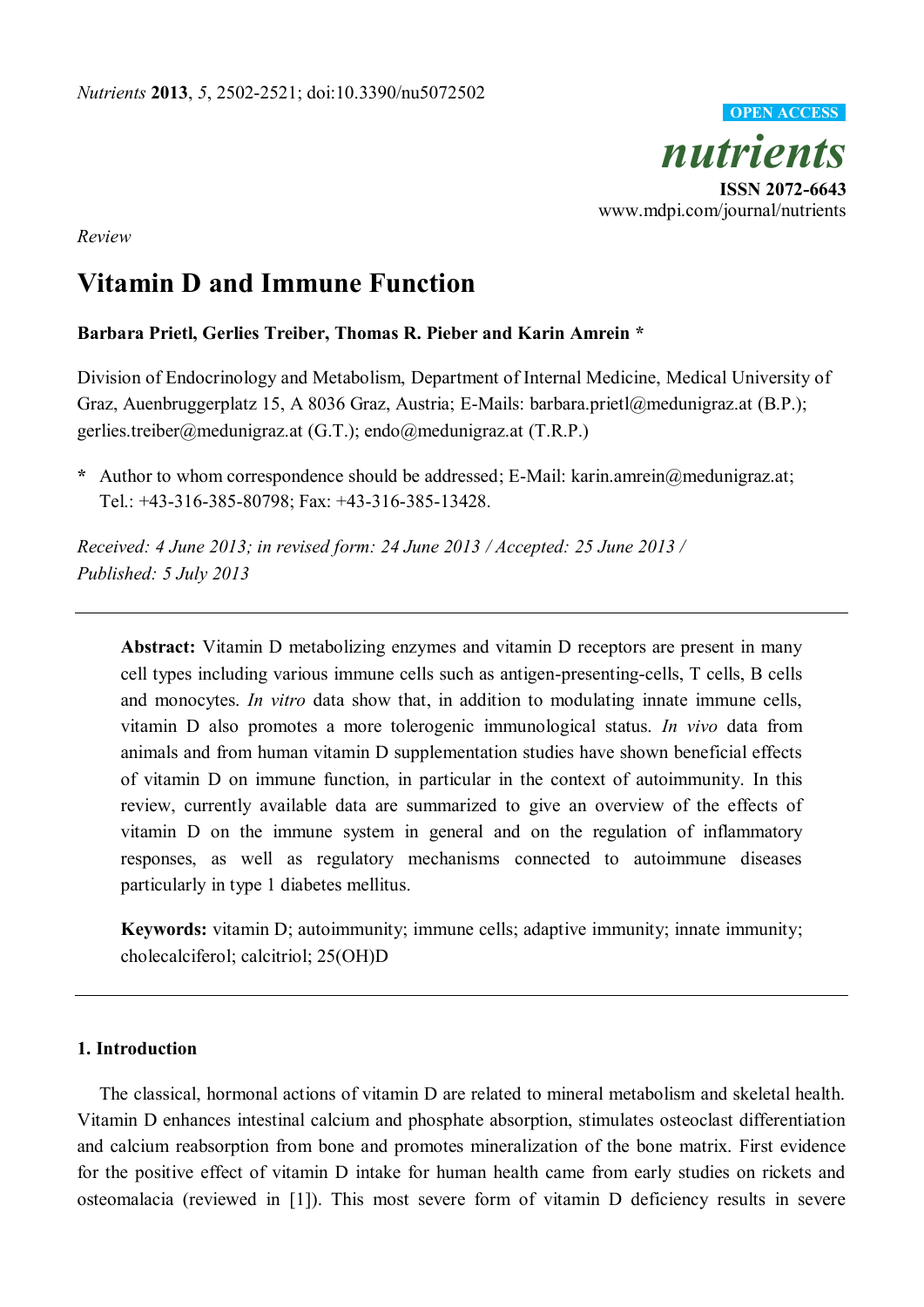skeletal mineralization defects and frank hypocalcemia [2] and typically affects patients with serum vitamin D levels below 20 nmol/L (8 ng/mL). The historical strategy of supplementing infants with at least 200 IU (5 μg) vitamin D per day successfully decreased the incidence of rickets in the United States of America and other countries substantially, however today rickets is still not uncommon [3–6]. Vitamin D deficiency is also associated with the development of cardiovascular diseases, various types of cancer and autoimmune disorders, such as type 1 diabetes mellitus (T1D), multiple sclerosis (MS) and inflammatory bowel disease [7].

Over the last decade, the perspective on how vitamin D influences human health has changed dramatically based on the finding that the vitamin D receptor (VDR) and the vitamin D activating enzyme 1-α-hydroxylase (CYP27B1) are expressed in many cell types which are not involved in bone and mineral metabolism, such as intestine, pancreas, prostate and cells of the immune system [7,8]. This suggests an important impact of vitamin D on a much wider aspect of human health than previously known. Especially in the field of human immunology, the extra-renal synthesis of the active metabolite calcitriol—1,25(OH)2D—by immune cells and peripheral tissues has been proposed to have immunomodulatory properties similar to locally active cytokines [9,10]. This review provides a general summary of vitamin D and its effects on the innate and adaptive immune system. A special focus is given to autoimmune diseases and in particular to recent advances in T1D and MS.

## **2. Vitamin D and Immune Function**

#### *2.1. Vitamin D Sources*

Vitamin D may come from three potential sources: nutritional sources, UVB-dependent endogenous production and supplements. In humans, vitamin D is mainly synthesized in the skin after exposure to UVB whereas only a minor part is derived from dietary sources. Very few natural, non-fortified products such as fatty fish (salmon, mackerel, sardines, cod liver oil) or some types of mushrooms (Shiitake), especially if sundried, contain relevant amounts of one of the two major forms, cholecalciferol (vitamin  $D_3$ ) or ergocalciferol (vitamin  $D_2$ ) [7,11,12]. Some countries like the United States and Canada fortify staple products such as dairy products with vitamin D. Thus, the individual vitamin D dietary intake is highly dependent on nutritional habits, and the country's fortification strategy. However, a review with a global perspective found that 6 to 47% of vitamin D intake may come from dietary supplements [13,14]. Consequently, without supplementation, vitamin D status strongly depends on endogenous vitamin D production which is also influenced by genetic determinants, latitude, season, skin pigmentation and lifestyle such as the use of sunscreen and clothing [7,15].

#### Seasonality of Vitamin D Status

Because vitamin D levels have been shown to depend on season [16–19], this factor should be taken into account when interpreting an individual's vitamin D status. Individual 25(OH)D levels reach their lowest levels after winter and their maximum at the end of summer. Interestingly, this seasonal variation resembles the described seasonal variation of some infectious diseases including sepsis [20,21].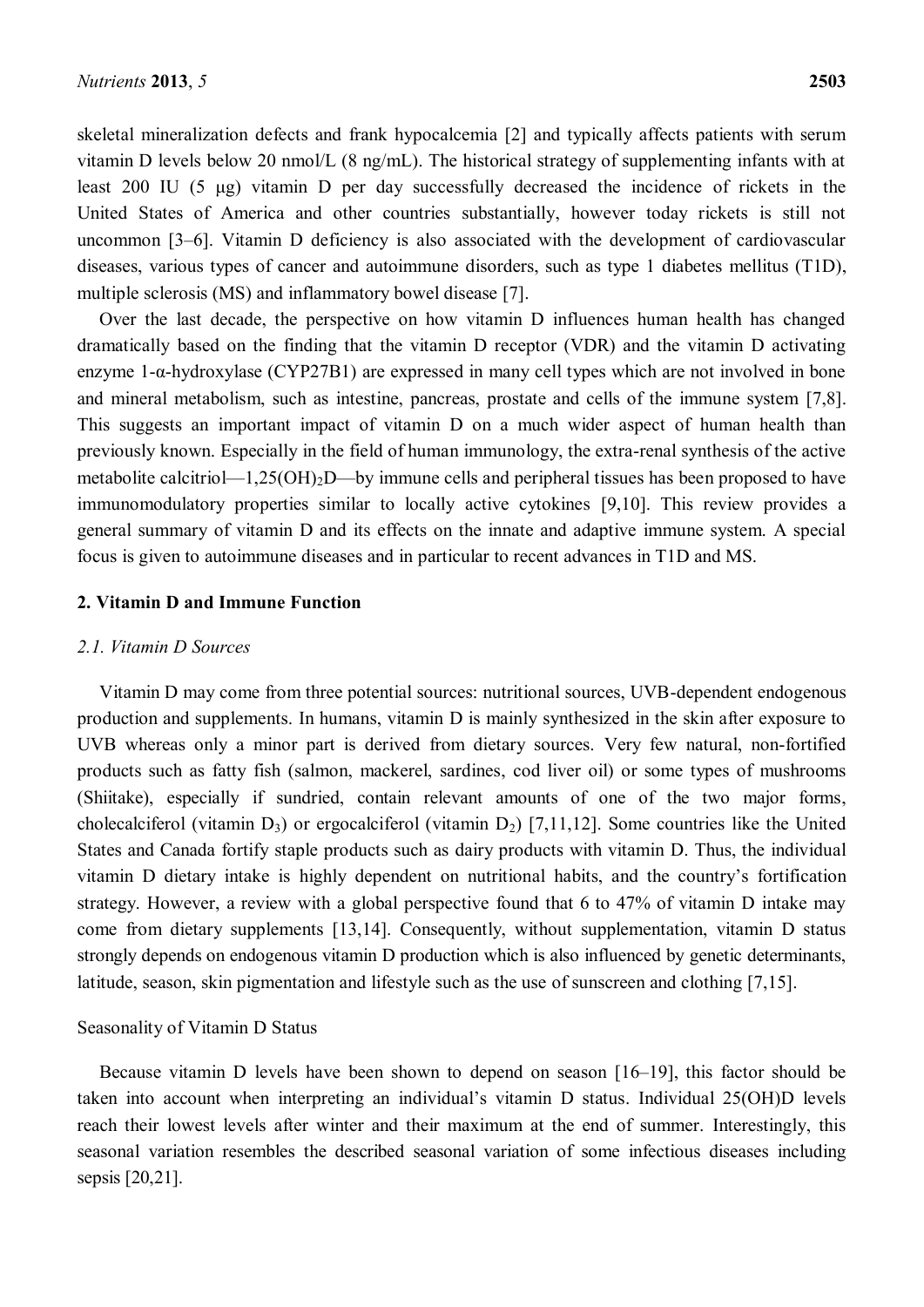#### *2.2. Vitamin D Metabolism*

In the human skin, cholecalciferol is synthesized from 7-dihydrocholesterol when exposed to UVB. Cholecalciferol is biologically inactive and immediately binds to vitamin D binding proteins or albumin. It then enters the circulation and is hydroxylated in the liver, catalyzed by the enzymes CYP2R1 and CYP27A1, which results in the production of the inactive form 25-hydroxyvitamin D—25(OH)D—which represents the main circulating vitamin D metabolite and is the most reliable parameter to define human vitamin D status [22]. In the kidney, 25(OH)D is further converted to the circulating biologically active compound calcitriol  $(1,25(OH)_2D)$  by the enzyme 1-α-hydroxylase (CYP27B1) which is under strict control of parathyroid hormone and the phosphaturic hormone fibroblast growth factor 23 (FGF-23). Calcitriol levels are tightly regulated in a renal negative feedback loop, including inhibition of CYP27B1 by high levels of calcitriol and fibroblast growth factor 23 and stimulation of the enzyme CYP24A1 (24-hydroxylase) which metabolizes calcitriol into the inactive, water soluble form, calcitroic acid, which is then excreted in the bile. Circulating levels of calcitriol are mainly determined by renal CYP27B1 activity. However, other cell types including immune cells, also express CYP27B1 and are able to convert the inactive, circulating form 25(OH)D into the active hormone in an autocrine or paracrine manner. Especially in immune cells, such as macrophages and dendritic cells, a lack of feedback mechanisms compared to kidney cells allows the production of high local concentrations of calcitriol needed for immunomodulation (reviewed in [23]).

#### *2.3. Definition of Vitamin D Status*

Serum 25(OH)D is considered the most accurate marker for vitamin D status [7,24]. While the Endocrine Society advocates that levels below 20 ng/mL (50 nmol/L) should define deficiency, levels ranging from 20 to 29.9 ng/mL (52–72 nmol/L) should define insufficiency and levels above 30 ng/mL (75 nmol/L) should define sufficiency, the Institute of Medicine (IOM) considers levels of  $>20$  ng/mL to be sufficient for the majority of the general population [25,26]. This latter classification is based largely on vitamin D's effects on bone and mineral homeostasis. The optimal 25(OH)D serum level regarding other aspects of human health is still under debate [7,25,27]. For immune-mediated diseases, experts suggest that even higher serum 25(OH)D levels may be needed to lead to positive effects [2].

#### *2.4. Safety of Supplementation in Humans*

Recommendations from national health authorities for optimal serum 25(OH)D levels differ in many countries [8]. Currently, no international consensus is available on the optimal level for vitamin D supplementation, in particular on the safe upper level. While the tolerable upper daily limit given by the Endocrine Society is 10,000 IU [27], the more conservative Institute of Medicine (USA) considers a supplementation of up to 4000 IU/day to be safe [25,26]. The European Food and Safety Authority currently recommends to stay below 4000 IU/day (100 μg) [28].

Administration of the highly active metabolite calcitriol is limited because of potential side effects, in particular hypercalcemia. Active vitamin D or its analogs are rarely required except in advanced chronic kidney disease and very few other indications such as hypoparathyroidism and pseudohypoparathyroidism. The most common forms of inactive vitamin D used for supplementation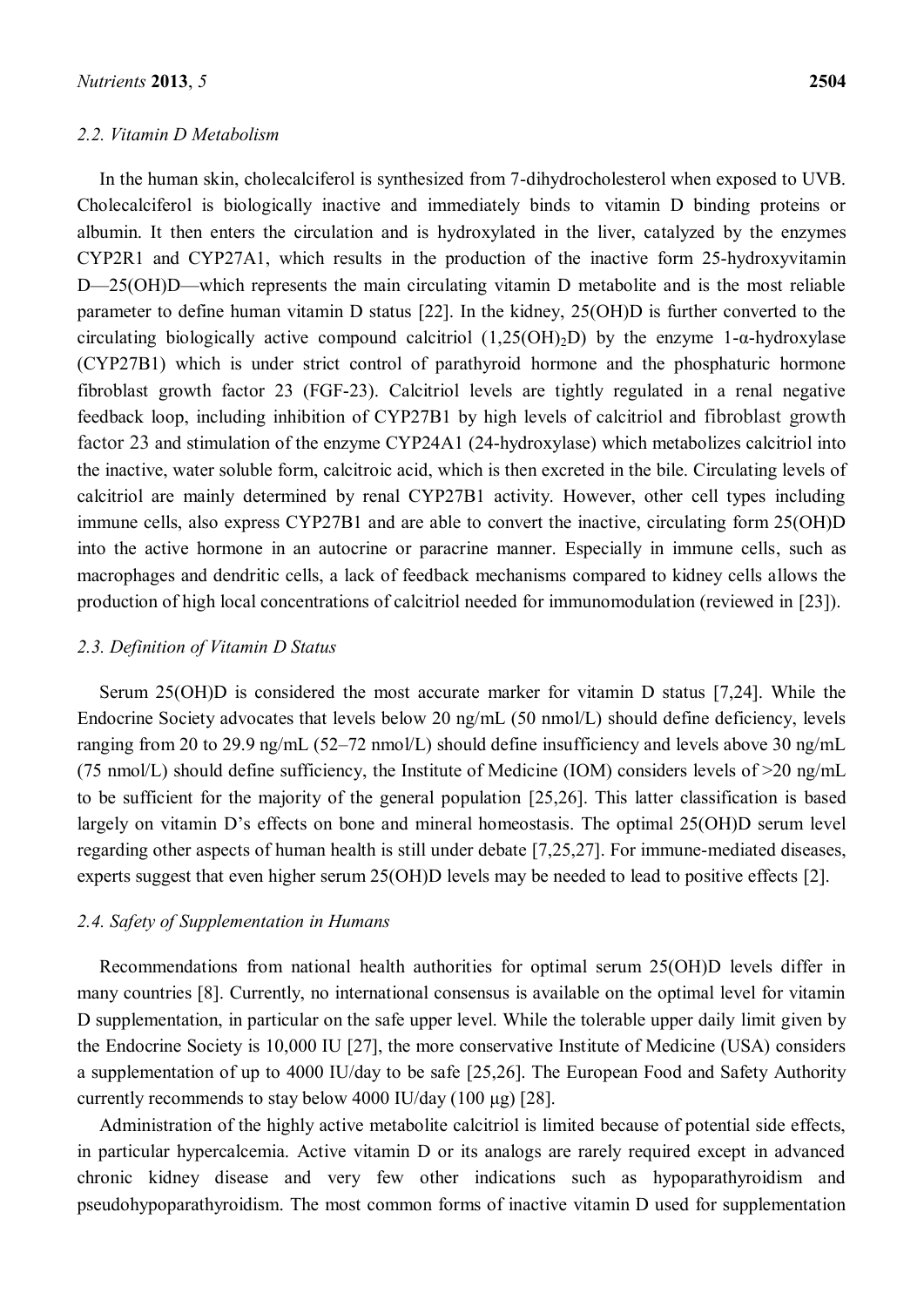are cholecalciferol (vitamin  $D_3$ ) and ergocalciferol (vitamin  $D_2$ ), shown in Table 1. While in a recent meta-analysis vitamin D3 has been found to be more efficacious in improving 25(OH)D status, especially when given as loading doses [14], both forms are considered to have an excellent safety profile including a broad therapeutic window [29,30].

Although serum 25(OH)D levels >150 ng/mL may cause acute vitamin D intoxication with hypercalcemia, hypercalciuria and calcifications in different organs [7,30–33], even prolonged daily intakes of 10,000 IU cholecalciferol are considered to be safe [29] and most cases of vitamin D intoxication have been attributed to prolonged and unintended daily intakes of >40,000 IU [34].

|                                                                                                                                                                              | typical daily dose             | indication and side effects                                                                                                                                                                                                                                        | costs             |
|------------------------------------------------------------------------------------------------------------------------------------------------------------------------------|--------------------------------|--------------------------------------------------------------------------------------------------------------------------------------------------------------------------------------------------------------------------------------------------------------------|-------------------|
| NATIVE vitamin D                                                                                                                                                             |                                |                                                                                                                                                                                                                                                                    |                   |
| unhydroxylated, inactive<br>from of vitamin $D_3$<br>cholecalciferol<br>calciol                                                                                              | 400-4000 IU<br>(max 10,000 IU) | vitamin D deficiency, osteoporosis<br>therapy and prevention,<br>hypoparathyroidism, prevention of<br>rickets [27]                                                                                                                                                 | inexpensive       |
| unhydroxylated, inactive<br>form of vitamin $D_2$<br>ergocalciferol<br>vitamin $D_2$                                                                                         | 400-4000 IU<br>(max 10,000 IU) | hypercalcemia (rare)                                                                                                                                                                                                                                               | inexpensive       |
| <b>ACTIVE</b> vitamin D                                                                                                                                                      |                                |                                                                                                                                                                                                                                                                    |                   |
| hydroxylated, active form of<br>vitamin D<br>1,25(OH) <sub>2</sub> D<br>calcitriol<br>1,25-dihydroxyvitamin $D_3$ ,<br>1,25-dihydroxycholecalciferol<br>analog: alfacalcidol | $0.25 - 1.0 \mu g$             | secondary hyperparathyroidism in<br>advanced CKD [35],<br>hypoparathyroidism [36,37],<br>pseudohypoparathyroidism [38], not<br>in vitamin D deficiency<br>hypercalcemia/hyperphosphatemia is<br>not uncommon (dose dependent),<br>hypercalciuria, nephrocalcinosis | expensive         |
| other active vitamin D analogs:<br>paricalcitol, doxercalciferol (vitamin D <sub>2</sub> analogs)<br>falecalcitriol, maxacalcitol (vitamin D <sub>3</sub> analogs)           |                                | secondary hyperparathyroidism in<br>advanced CKD<br>hypercalcemia may occur, but less<br>٠<br>frequent compared with "older"<br>active analogs                                                                                                                     | very<br>expensive |

**Table 1.** Overview of available vitamin D preparations, their characteristics, typical indication, side effects and costs. CKD (chronic kidney disease).

# *2.5. Vitamin D and the Innate Immune System*

Early evidence that vitamin D acts as important stimulant for innate immunity came from reports about tuberculosis treatment with cod liver oil (reviewed in [39]). More current studies specify how calcitriol enhances the antimicrobial effects of macrophages and monocytes, which are important effector cells, fighting against pathogens such as *Mycobacterium tuberculosis*. Besides enhancing chemotaxis and phagocytic capabilities of innate immune cells [23], the complex of calcitriol, VDR, and retinoid X receptor directly activates the transcription of antimicrobial peptides such as defensin β2 (DEFB) and cathelicidin antimicrobial peptide (hCAP18) [40–42]. In detail, monocytes exposed to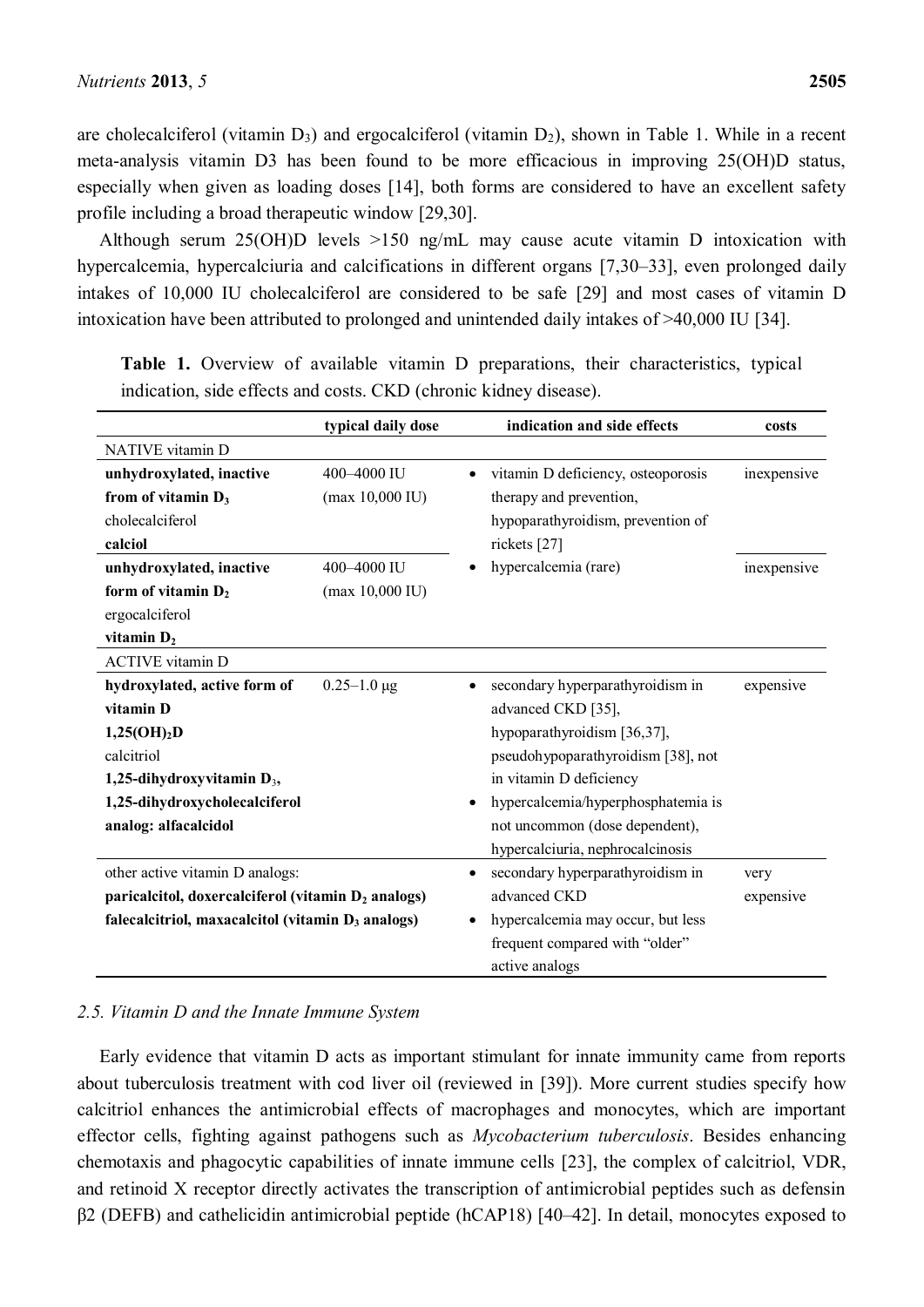*M. tuberculosis* show a strong induction of the 1α-hydroxylase CYP27B1 and the vitamin D receptor after recognizing pathogens by toll-like receptors, leading to a direct modulation of gene expression, favoring production of cathelicidin [43]. Besides toll-like receptor signaling, other cytokines such as interferon-γ or IL-4 have been found to also effect CYP27B1 expression [44]. Human cathelicidin (hCAP18) which is cleaved from LL-37 (37-residue active cationic peptide) and then causes destabilization of microbial membranes, is up-regulated in response to infections in humans and acts against bacteria, viruses and fungi [45].

In severe infections, the percentage of innate granulocytic cells such as neutrophils is very high. Early reports suggested neutrophils as main source of cathelicidin [46] but this finding is now contrasted by the report that although neutrophilic granulocytes express the VDR, they seem to have no CYP27B1 activity that would enable them to convert 25(OH)D into the bioactive form necessary to initiate cathelicidin gene expression [2]. However, in a cross-sectional analysis, serum 25(OH)D levels were found to be significantly lower in critically ill septic patients. This was associated with decreased concentrations of the antimicrobial protein cathelicidin [47]. This finding supports the theory that the vitamin D status regulates antimicrobial protein levels and may be crucial in infection control.

Low calcitriol concentrations have also been linked to elevated mortality caused by severe infections in end-stage renal disease patients [48], and low serum 25(OH)D levels have been associated with upper respiratory tract infections (URTI) [49–51], including influenza [52], chronic obstructive pulmonary disease [53,54] and allergic asthma [55,56]. A recent RCT (randomized controlled trial) was unable to demonstrate a reduction of URTIs with a monthly dose of 100,000 IU vitamin D3 in 322 healthy adults [57]. The major limitation of this trial certainly was the study population that was practically vitamin D replete at baseline (mean 25(OH)D 29 ng/mL). In contrast, a RCT using fortified milk in 247 severely vitamin D deficient Mongolian children (baseline 25(OH)D level 7 ng/mL led to a significant reduction of acute respiratory tract infections over the 3-month study period [58]. In a Swedish RCT in 140 immunodeficient patients, daily intake of 4000 IU cholecalciferol over one year significantly reduced infectious symptoms, the total number of specific pathogens in the nasal fluid and the use of antibiotics in the vitamin D compared to the placebo group [59].

Besides fighting directly against microbes, monocytes and other innate antigen presenting cells (APC), in particular dendritic cells (DC), are important targets for the immune modulatory effects of vitamin D. APC are responsible for the initiation of the adaptive immune response as they present antigens to T cells and B cells and are able to modulate them by either immunogenic or tolerogenic signals such as cytokines and expression of co-stimulatory molecules [60–62]. Different studies have shown that calcitriol and its analogs can alter function and morphology of DC to induce a more tolerogenic, immature state [23,63–66]. Immature DC are characterized by decreased levels of MHC class II and co-stimulatory molecule expression (CD40, CD80, CD86), which leads to reduced antigen presentation accompanied by a lower IL12 secretion but an increased production of the tolerogenic interleukin IL10. Calcitriol has also been described to inhibit T cell cytokines such as IL2 and IL17 and toll like receptors on monocytes [23,62]. High-dose calcitriol supplementation in healthy humans (1 μg twice daily for 7 days) leads to a significant reduction of the proinflammatory cytokine IL6 produced by peripheral mononuclear cells [67]. It is likely that a combination of all these effects results in the induction of potential regulatory T cells which are crucial for controlling immune responses and the development of autoreactivity [68].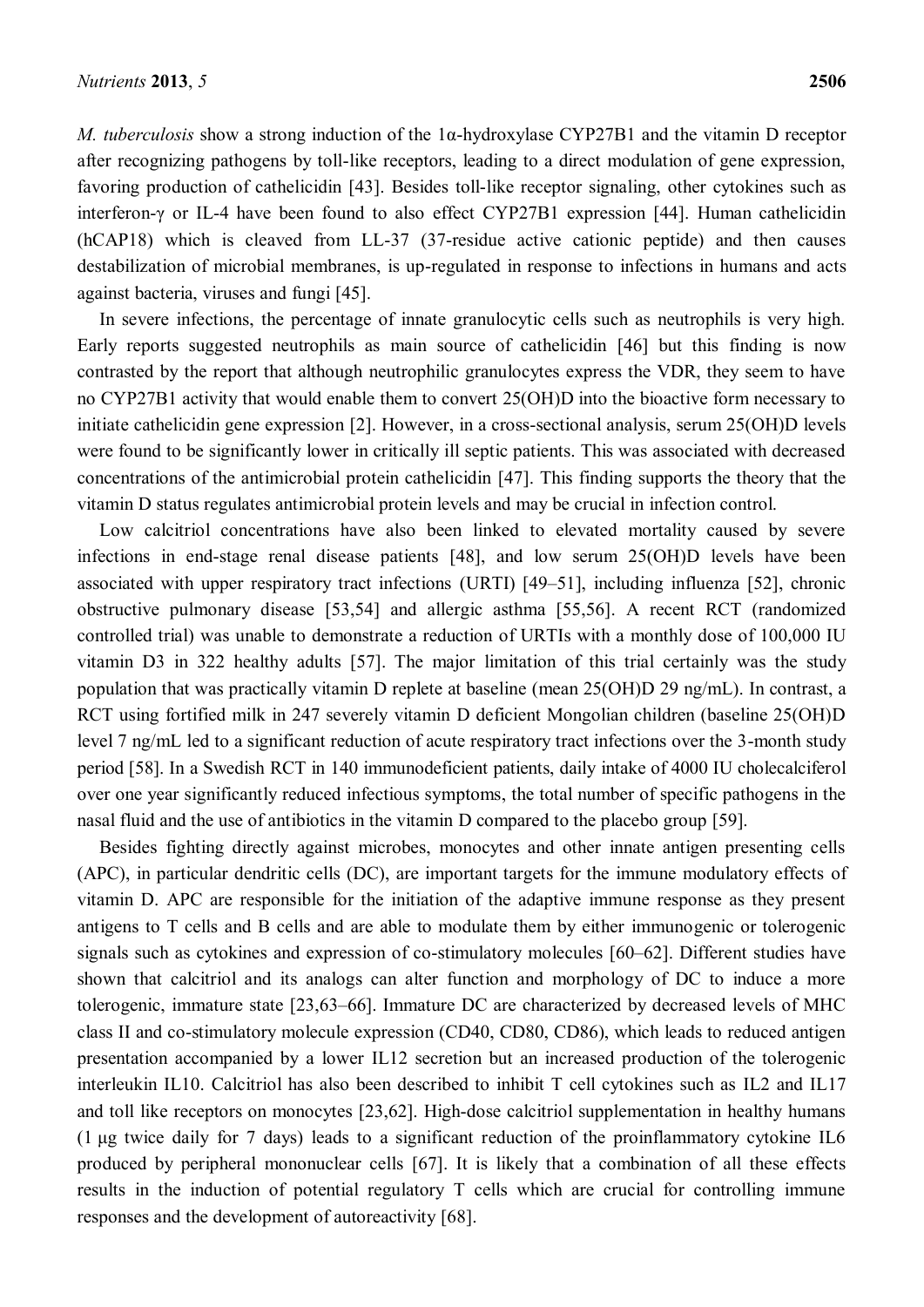Active and native vitamin D, calcitriol and cholecalciferol, are able to induce tolerogenic properties in DC because these cells also express the enzyme CYP27B1. This expression allows them to achieve a high local concentration of the active form of vitamin D required for immunomodulatory effects [23]. *In vitro* data are also supported by results from VDR and CYP27B1 knockout mice which show significantly increased numbers of mature DC and abnormal DC chemotaxis [69–71]. A recent clinical trial in 95 patients treated with adjunctive high-dose vitamin D or placebo in addition to standard tuberculosis therapy demonstrated accelerated resolution of inflammatory responses [72].

#### *2.6. Vitamin D and the Adaptive Immune System*

Early studies investigating the effects of vitamin D on human adaptive immune cells demonstrated an expression of the nuclear VDR as well as vitamin D-activating enzymes in both T- and B cells [73]. Notably, VDR expression by these cells is very low in resting conditions but upon activation and proliferation, T- and B cells up-regulate VDR expression significantly, allowing regulation of up to 500 vitamin D responsive genes which influence differentiation and proliferation of these cells [74–76].

In B cells, antiproliferative effects of calcitriol such as inhibition of differentiation, proliferation, initiation of apoptosis and decreased immunoglobulin production were initially considered to be exclusively indirectly mediated by T helper (Th) cells [74]. More recent studies confirmed additional direct effects of calcitriol on B cell homoeostasis, including inhibition of memory- and plasma-cell generation, as well as promotion of apoptosis of immunoglobulin-producing B cells [23,63,75]. This control on B cell activation and proliferation may be clinically important in autoimmune diseases as B-cells producing autoreactive antibodies play a major role in the pathophysiology of autoimmunity.

The other major type of adaptive immune cells, T cells, is also thought to be an important target for the immunomodulatory effects of different forms of vitamin D. In a recent review [2] four potential mechanisms by which vitamin D may influence T cell function have been proposed (Figure 1):

- 1. direct, endocrine effects on T cells mediated via systemic calcitriol.
- 2. direct, intracrine conversion of 25(OH)D to calcitriol by T cells.
- 3. direct, paracrine effects of calcitriol on T cells following conversion of 25(OH)D to calcitriol by monocytes or dendritic cells.
- 4. indirect effects on antigen presentation to T cells mediated via localized APC affected by calcitriol.

In principle, vitamin D exposure leads to a shift from a proinflammatory to a more tolerogenic immune status, including very diverse effects on T cell subtypes: Calcitriol suppresses T helper (Th) cell proliferation, differentiation and modulates their cytokine production [77]. In particular, treatment of T cells with calcitriol or analogs inhibits the secretion of proinflammatory Th1 (IL2, interferon-γ, tumor necrosis factor α), Th9 (IL9) and Th22 (IL22) cytokines [78–83], but promotes the production of more anti-inflammatory Th2 cytokines (IL3, IL4, IL5, IL10) [84]. IL17 producing Th17 cells are also affected by vitamin D. Inhibition of Th17 activity seems to play a major role in the treatment of autoimmune diseases as shown in non-obese diabetic (NOD) mice [85]. Recently, calcitriol was found to directly suppress IL17 production on a transcriptional level [86] and activated human T-cells exposed to calcitriol produced significantly decreased levels of IL17, interferon-γ and IL21 [87]. The same study also revealed a change towards a tolerogenic phenotype, including increased expression of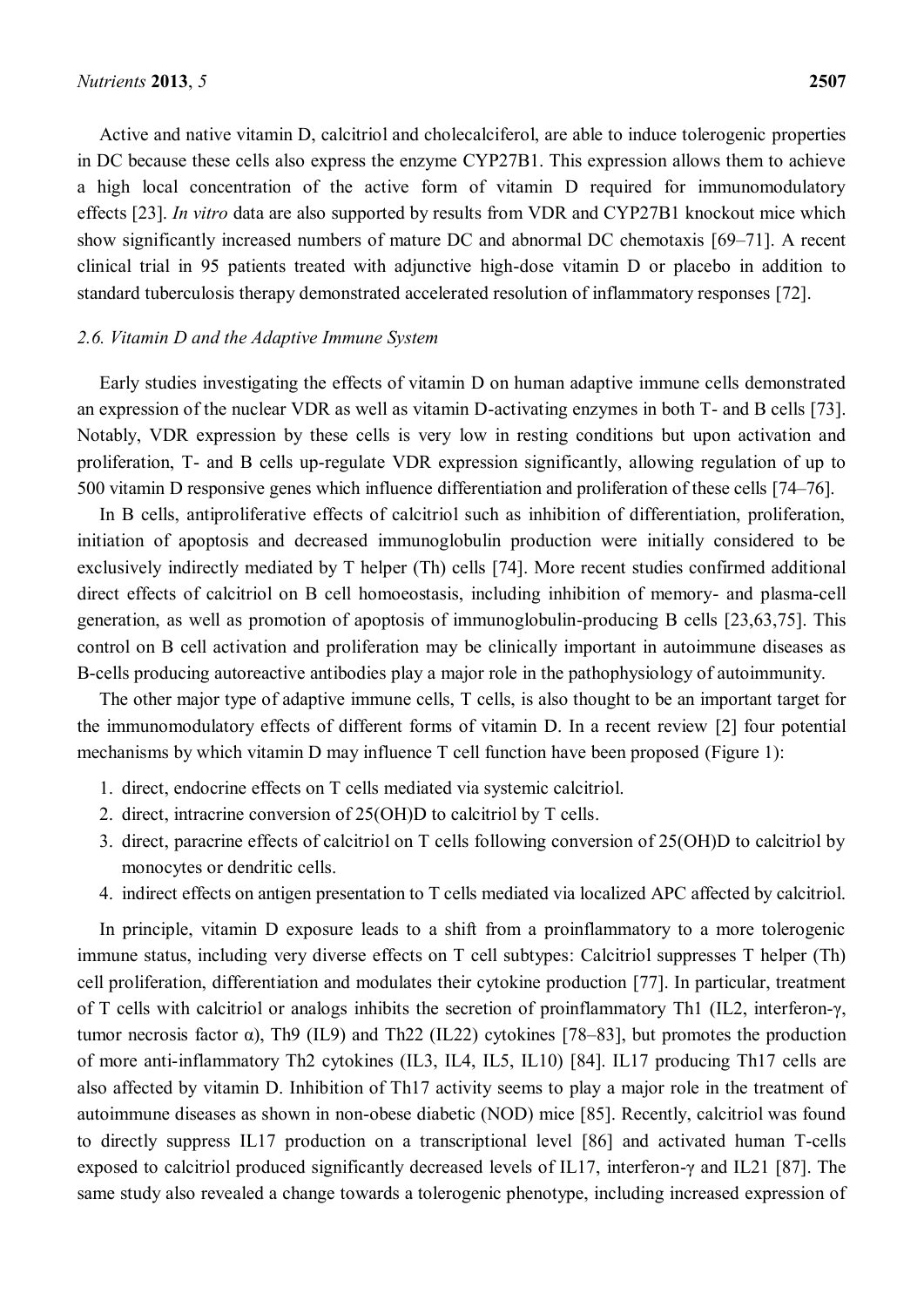genes typical for regulatory T cells (Tregs), by adding a combination of calcitriol and IL2 to human primary T cell cultures.

**Figure 1.** Mechanisms for innate and adaptive immune responses to vitamin D. Cholecalciferol (vitamin D3) or ergocalciferol (vitamin D2) are metabolized in the liver to form 25-hydroxyvitamin D (25D), the main circulating form of vitamin D. Target cells such as monocytes/macrophages and dendritic cells (DC) expressing the vitamin D-activating enzyme CYP27B1 and the vitamin D receptor (VDR) can then utilize 25D for intracrine responses via localized conversion to calcitriol (1,25D). In monocytes/macrophages this promotes antibacterial response to infection. In DCs, intracrine synthesis of 1,25D inhibits DC maturation, thereby modulating helper T-cell (Th) function. Th responses to 25D may also be mediated in a paracrine fashion, with DC-generated 1,25D. Intracrine immune effects of 25D also occur in CYP27B1/VDR-expressing epithelial cells. However, other cells such as neutrophils do not appear to express CYP27B1 and are therefore likely to be affected by circulating levels of 1,25D synthesized by the kidneys. VDR-expressing Th are also potential targets for systemic 1,25D, although intracrine mechanisms have also been proposed. In a similar fashion, epithelial cells, trophoblasts and decidual cells are all able to respond in an intracrine fashion to 25D, but may also respond to systemic 1,25D to promote antibacterial responses. With permission from Clinical Endocrinology [2].



Tregs act to suppress proinflammatory responses by other immune cells and aim to prevent exaggerated or autoimmune responses [88]. They are potently induced by different forms of vitamin D [89]. Tregs can be induced and stimulated by vitamin D in an indirect pathway, via antigen-presenting cells (APC), including the group of dendritic cells (DC) which stay in an immature state upon vitamin D treatment and therefore present less antigens. The direct pathway acts via systemic calcitriol effects or intracrine conversion of 25(OH)D to calcitriol by Tregs themselves. Administration of calcitriol to renal transplant recipients expanded the circulating Treg population [90]. To date, studies of vitamin D and T cell function have primarily focused on the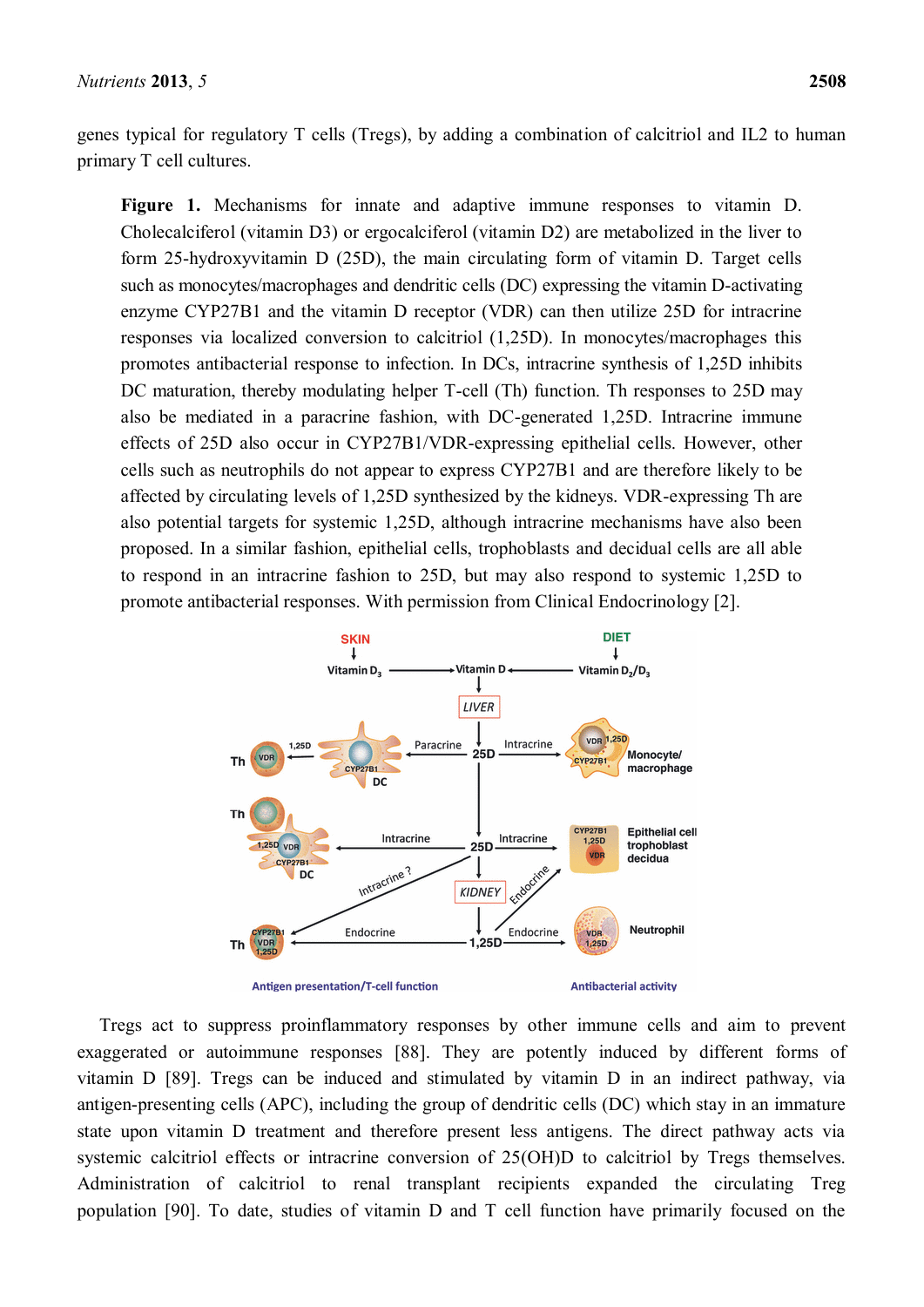response of these cells to active calcitriol or analogs [79,82,87]. There is a lack of studies investigating the effects of native vitamin D forms (ergo-/cholecalciferol) supplementation on the activity of different T cell subtypes. In our own pilot study and the subsequent randomized, placebo controlled trial in healthy subjects, the percentage of Tregs in peripheral blood increased significantly after supplementation with high doses of cholecalciferol [91,92]. Using cholecalciferol supplementation as adjunctive therapy in new onset T1D patients, the percentage of peripheral Tregs increased, although there was no significant difference in %Tregs between placebo and treatment group after one year of supplementation [93].

Taken together these results suggest that vitamin D may not only support the innate but also the adaptive immune system. Vitamin D supplementation could also provide a safe and useful future therapy to support immune tolerance in autoimmune diseases or following transplantation [94].

#### *2.7. Vitamin D and Autoimmune Diseases*

Autoimmune diseases are characterized by a loss of immune homeostasis resulting in corrupted self-antigen recognition followed by the destruction of body tissue by autoreactive immune cells. A combination of genetic predisposition [95], epidemiological risk factors [96] and environmental contributors contributes to the development of autoimmune diseases. One important factor may be the availability of sufficient vitamin D levels [97,98] as various epidemiological studies suggest associations between vitamin D deficiency and a higher incidence of autoimmune diseases, such as T1D, MS, systemic lupus erythematosus (SLE), rheumatoid arthritis (RA) and inflammatory bowel disease (IBD).

In animal models for T1D, MS, SLE, IBD and autoimmune uveitis, administration of calcitriol either prevented or ameliorated autoimmunity. Studies with vitamin D deficient or VDR knock-out animals show increased inflammation and susceptibility to T1D and Crohn's disease, disturbed T cell homing and lack of host protection from bacterial invasion and infection (reviewed in [99]).

Over the last 40 years, several clinical studies addressed the questions whether vitamin D levels in humans are associated with the risk of developing autoimmunity and whether development and progression of autoimmune diseases can be influenced by vitamin D supplementation. A recent systematic review analyzed results from 219 published studies and concluded that vitamin D seems to play a beneficial role in the prevention of autoimmunity but that there is still a lack of randomized controlled clinical trials in this field [100]. In the following section we have summarized the most relevant studies associating vitamin D insufficiency and autoimmunity in the two best studied autoimmune diseases T1D and MS:

#### 2.7.1. Type 1 Diabetes Mellitus

The chronic autoimmune disease T1D usually results from a T cell mediated destruction of insulin producing, pancreatic β-cells with a typical onset in childhood or adolescence. The worldwide incidence rate of T1D is steadily increasing and accumulating data show that it is correlated with an insufficient vitamin D [101–103]. On the other hand, there is evidence that vitamin D supplementation early in life is a protective factor against the development of T1D (reviewed in [104,105]). For example, a substudy of EURODIAB revealed a 33% reduced risk of developing T1D for children who received vitamin D supplementation during their first year of life [106]. A meta-analysis of four large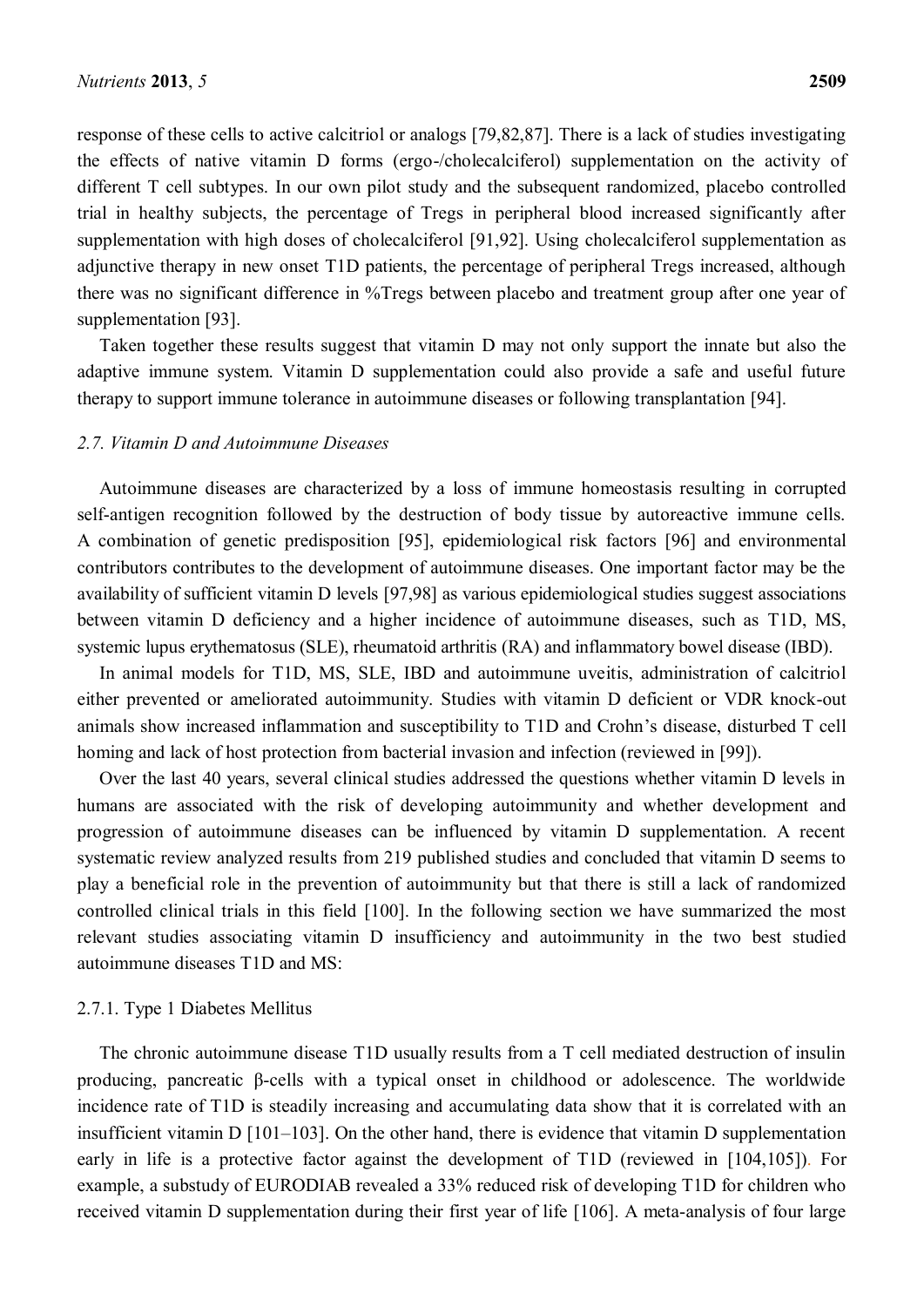studies also supported these results and showed a significantly reduced risk (pooled odds ratio 0.71) in infants to develop T1D when receiving vitamin D supplementation [105]. Furthermore, in animal models, such as the NOD mice, the administration of calcitriol or vitamin D analogs prevented or at least delayed the onset of diabetes [107–109].

Controlled trials with active and inactive vitamin D have been conducted in new-onset T1D and have shown controversial results (Table 2). Two studies of calcitriol supplementation in T1D patients did not show a positive effect on residual β-cell function [110,111]. Recently however, loss of β-cell function was attenuated in a randomized, double-blind, placebo-controlled clinical trial using 2000 IU of cholecalciferol for 18 months in 38 T1D patients [93].

To adequately study the prevention of autoimmune onset by supplementing vitamin D in a randomized controlled trial, a large number of children who are genetically at risk would have to be recruited. Susceptibility to T1D has been found to be associated with variation in the CYP27B1 gene [112]. To date, many interventional trials on vitamin D and T1D are currently ongoing that will hopefully extend our knowledge on this topic greatly in the near future.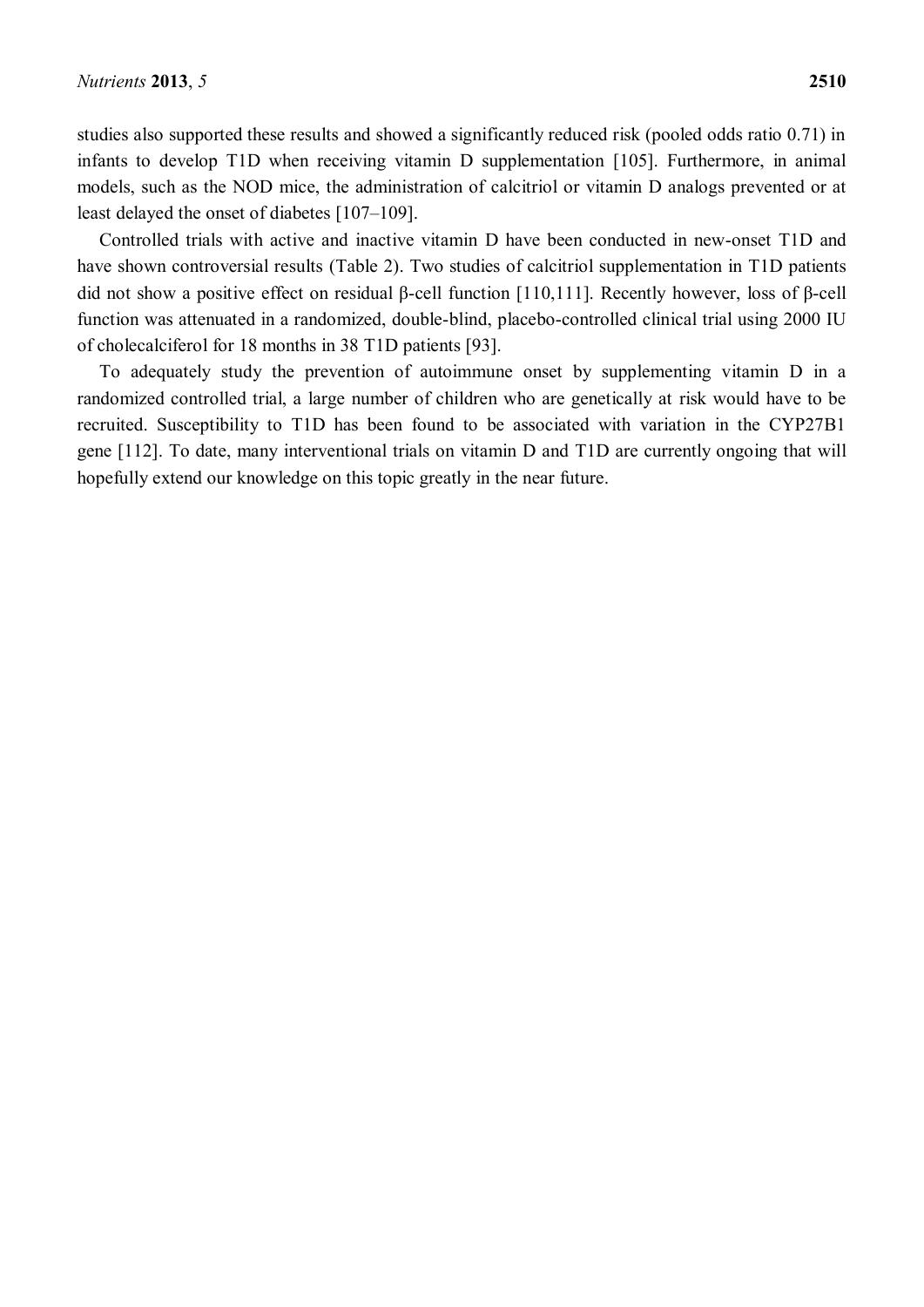# *Nutrients* **2013**, *5* **2511**

| author, year, country<br>[reference] | sample size<br>included<br>(completed) | <b>Subjects</b>                                                                          | Intervention (type, dose, duration)                                          | <b>Study results</b>                                                                                                                                          |
|--------------------------------------|----------------------------------------|------------------------------------------------------------------------------------------|------------------------------------------------------------------------------|---------------------------------------------------------------------------------------------------------------------------------------------------------------|
| Gabbay 2012, Brazil [93]             | 38(35)                                 | new onset $T1D \leq 6$ months)<br>fasting C-peptide $\geq 0.6$ ng/mL<br>age $7-30$ years | cholecalciferol (vitamin D3)<br>oral, 2000 IU daily<br>18 months             | $=$ insulin needs, HbA1c<br>slower decline of residual beta -cell function,<br>protective immunologic effect including higher<br>number of regulatory T-cells |
| Bizzarri 2010, Italy [111]           | 34(27)                                 | new onset $T1D < 12$ weeks<br>basal C-peptide 0.25 nmol/L<br>age $11-35$ years           | calcitriol $(1,25(OH)2D3)$<br>oral, $0.25 \mu g/day$<br>2 years              | $=$ insulin needs<br>$=C$ -peptide levels<br>$=$ HbA1c                                                                                                        |
| Walter 2010, Germany [110]           | 40(38)                                 | new onset $T1D < 2$ months<br>age 18–39 years                                            | calcitriol $(1,25(OH)2D3)$<br>oral, $0.25 \mu g/day$<br>9 months             | $=$ insulin needs<br>$=C$ -peptide levels<br>$=$ HbA1 $\circ$                                                                                                 |
| Li 2009, China [113]                 | 35(35)                                 | LADA, diagnosis $<$ 5 years<br>age > 20 years                                            | alphacalcidol $1\alpha(OH)D3$<br>oral, 0.25 $\mu$ g 2×/day<br>1 year         | slower decline of residual beta-cell function<br>(diagnosis < 1 year)                                                                                         |
| Pitocco 2006, Italy [114]            | 70 (67)                                | new onset $T1D < 4$ weeks<br>$age > 5 \text{ years}$                                     | calcitriol $(1,25(OH)2D3)$<br>oral, $0.25 \mu g$ on alternate days<br>1 year | $\downarrow$ insulin needs (at 3 and 6 months only)<br>$=C$ -peptide levels<br>$=$ HbA1c                                                                      |

**Table 2.** Randomized controlled trials on vitamin D treatment in type 1 diabetes (T1D) and latent autoimmunity diabetes in adults (LADA).

Symbols: ≤ less than or equal to; ≥ greater than or equal to; < less than; > greater than; = not affected; ↓ decreased.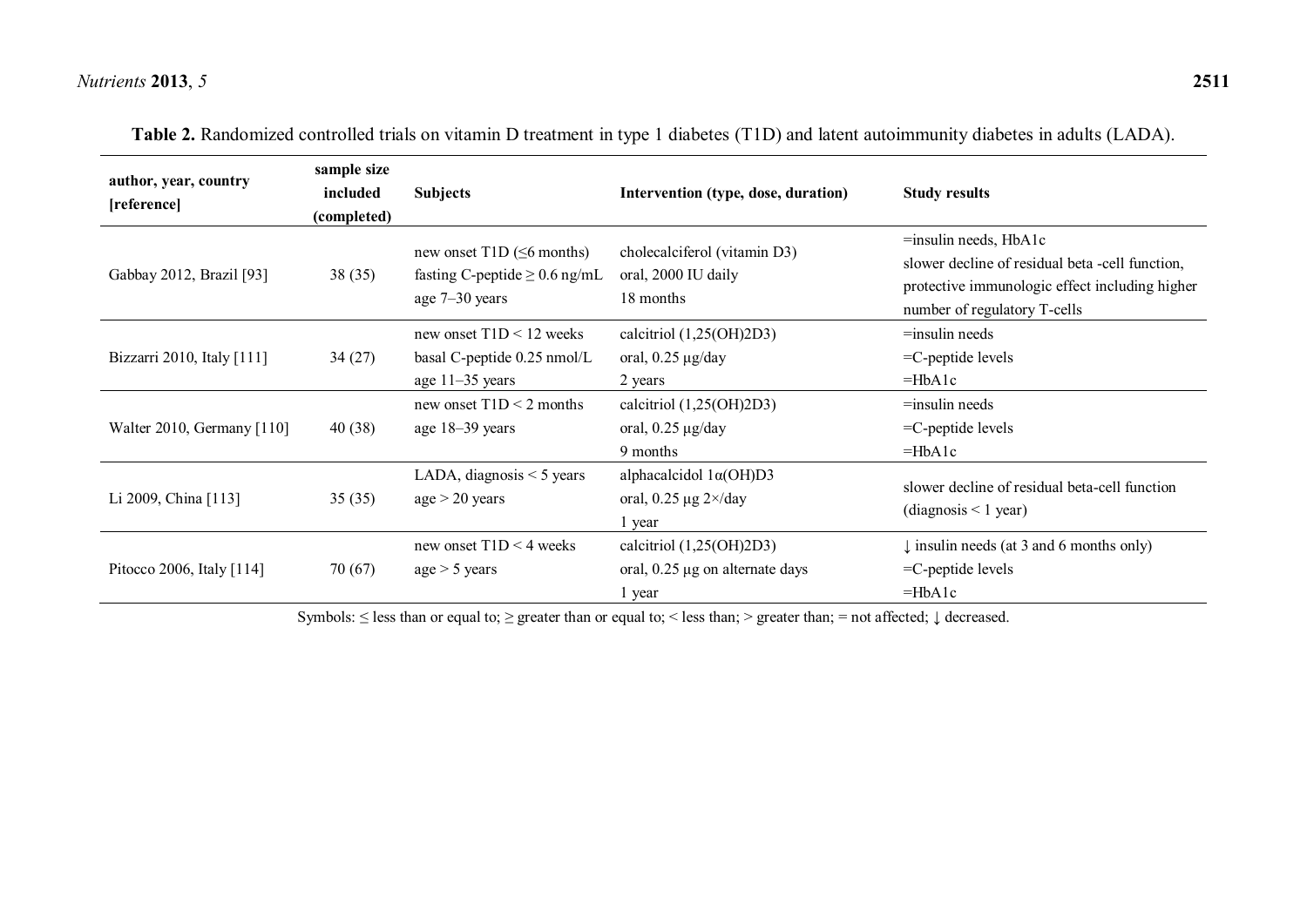#### 2.7.2. Multiple Sclerosis

Hypovitaminosis D is associated with an increased risk to develop multiple sclerosis [115,116]: an autoimmune disease characterized by T cell mediated inflammation in the cerebral nervous system. Vitamin D supplementation in humans resulted in a reduced risk of developing MS [117] and the use of vitamin D as an add-on therapy in combination with interferon-β reduced disease activity [118]. Contrasting this, recent placebo controlled, randomized trials revealed no beneficial effects of high dose vitamin D supplementation on MRI brain lesions in relapsing-remitting MS [119] and no improvement in the annualized relapse rate, expanded disability status or MS-functional composite [120]. In the murine model for multiple sclerosis (experimental autoimmune encephalomyelitis, EAE), oral administration of calcitriol prevents disease onset and modulates T cell composition towards more anti-inflammatory status, such as decreasing the number of Th17 cells in the central nervous system [121]. In humans, a correlation between serum 25(OH)D levels and Treg activity has been reported [122,123].

Recently, Smolders *et al.* [124] suggested an endogenous role for vitamin D in the suppression of active MS lesions based on increased expression of VDR in the normal appearing white matter of MS patients as well as elevated expression of VDR and CYP27B1 in chronic active MS lesions compared to tissue from healthy controls. Several interventional trials on vitamin D and MS using relatively high doses of native vitamin D such as the *SOLAR* or the *EVIDIMS* study are currently ongoing and promise to elucidate many aspects in the coming years.

#### **3. Conclusion and Future Perspectives**

In recent decades, vitamin D research has confirmed important interactions between vitamin D and cells from the innate as well as from the adaptive immune system. Data have shown that a broad spectrum of tissue cells, including immune cells, express vitamin D metabolizing enzymes, providing a biologically plausible mechanism for local, auto- and paracrine conversion of the native circulating forms, to the active form calcitriol. This process seems to be essential for normal immune function and therefore impaired or insufficient vitamin D levels may lead to dysregulation of immune responses. Addressing the questions as to whether vitamin D levels are related to the risk of developing autoimmunity and whether vitamin D supplementation can modify the course of autoimmune diseases, a recent systematic review [100] reached the conclusion that several studies performed over the last 40 years support the role of vitamin D in the prevention of autoimmune diseases but that there is still a lack of randomized controlled clinical trials in this field.

So far, there is no worldwide consensus about the recommended targeted serum level and the optimal mode of vitamin D supplementation, including the question whether different forms of vitamin D, such as vitamin  $D_2$ , vitamin  $D_3$  or vitamin D analogs have particular advantages for variable immunomodulatory responses. In the future, more and larger clinical trials are needed to determine how vitamin D supplementation affects the pathophysiology of different diseases *in vivo* and how it may contribute to better efficacy of conventional therapies by immunomodulation. Questions about the optimal mode and dosage of supplementation also have to be answered in these future trials. However, taking all current evidence together, vitamin D emerges as a promising and relatively safe nutrient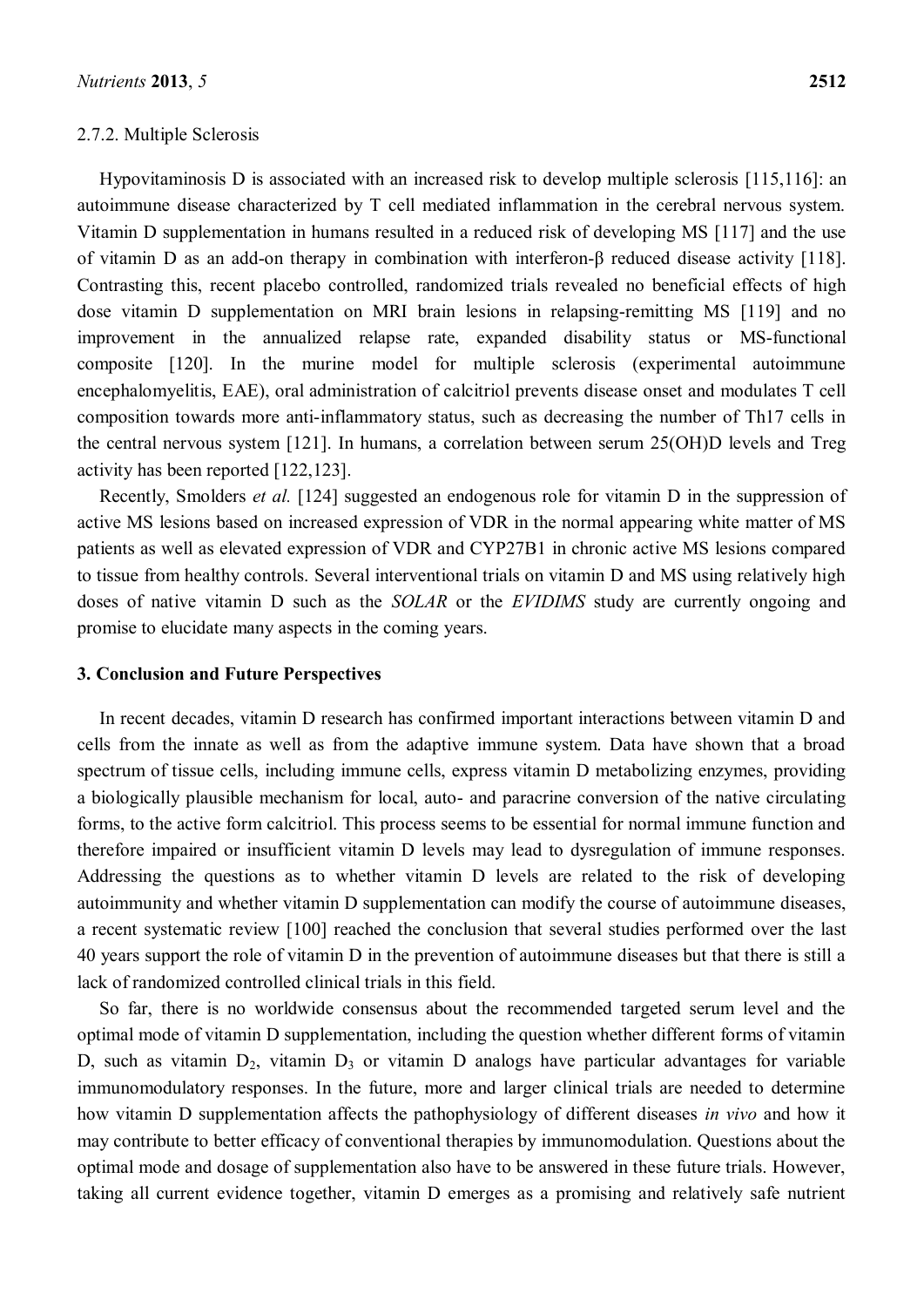for new strategies in the prevention and adjunctive treatment of diseases caused by impaired immune-homeostasis.

# **Acknowledgments**

We sincerely thank Selma Mautner for help with writing this manuscript.

# **Conflict of Interest**

The authors declare no conflict of interest.

# **References**

- 1. Bouillon, R.; Carmeliet, G.; Verlinden, L.; van Etten, E.; Verstuyf, A.; Luderer, H.F.; Lieben, L.; Mathieu, C.; Demay, M. Vitamin D and human health: Lessons from vitamin D receptor null mice. *Endocr. Rev.* **2008**, *29*, 726–776.
- 2. Hewison, M. An update on vitamin D and human immunity. *Clin. Endocrinol.* **2012**, *76*, 315–325.
- 3. Weick, M.T. A history of rickets in the United States. *Am. J. Clin. Nutr.* **1967**, *20*, 1234–1241.
- 4. Özkan, B. Nutritional rickets. *J. Clin. Res. Pediatr. Endocrinol.* **2010**, *2*, 137–143.
- 5. Walker, V.P.; Modlin, R.L. The vitamin D connection to pediatric infections and immune function. *Pediatr. Res.* **2009**, *65*, 106R–113R.
- 6. Mughal, M.Z. Rickets. *Curr. Osteoporos. Rep.* **2011**, *9*, 291–299.
- 7. Holick, M.F. Vitamin D deficiency. *N. Engl. J. Med.* **2007**, *357*, 266–281.
- 8. Battault, S.; Whiting, S.J.; Peltier, S.L.; Sadrin, S.; Gerber, G.; Maixent, J.M. Vitamin D metabolism, functions and needs: From science to health claims. *Eur. J. Nutr.* **2013**, *52*, 429–441.
- 9. Hewison, M.; Gacad, M.A.; Lemire, J.; Adams, J.S. Vitamin D as a cytokine and hematopoetic factor. *Rev. Endocr. Metab. Disord.* **2001**, *2*, 217–227.
- 10. Adams, J.S.; Hewison, M. Update in vitamin D. *J. Clin. Endocrinol. Metab.* **2010**, *95*, 471–478.
- 11. Lamberg-Allardt, C. Vitamin D in foods and as supplements. *Prog. Biophys. Mol. Biol.* **2006**, *92*, 33–38.
- 12. Wacker, M.; Holick, M.F. Vitamin D—Effects on skeletal and extraskeletal health and the need for supplementation. *Nutrients.* **2013**, *5*, 111–148.
- 13. Calvo, M.S.; Whiting, S.J. Overview of the proceedings from Experimental Biology 2004 symposium: Vitamin D insufficiency: A significant risk factor in chronic diseases and potential disease-specific biomarkers of vitamin D sufficiency. *J. Nutr.* **2005**, *135*, 301–303.
- 14. Tripkovic, L.; Lambert, H.; Hart, K.; Smith, C.P.; Bucca, G.; Penson, S.; Chope, G.; Hyppönen, E.; Berry, J.; Vieth, R.; *et al.* Comparison of vitamin  $D_2$  and vitamin  $D_3$ supplementation in raising serum 25-hydroxyvitamin D status: A systematic review and meta-analysis. *Am. J. Clin. Nutr.* **2012**, *95*, 1357–1364.
- 15. Wang, T.J.; Zhang, F.; Richards, J.B.; Kestenbaum, B.; van Meurs, J.B.; Berry, D.; Kiel, D.P.; Streeten, E.A.; Ohlsson, C.; Koller, D.L.; *et al.* Common genetic determinants of vitamin D insufficiency: A genome-wide association study. *Lancet* **2010**, *376*, 180–188.
- 16. Maxwell, J.D. Seasonal variation in vitamin D. *Proc. Nutr. Soc.* **1994**, *53*, 533–543.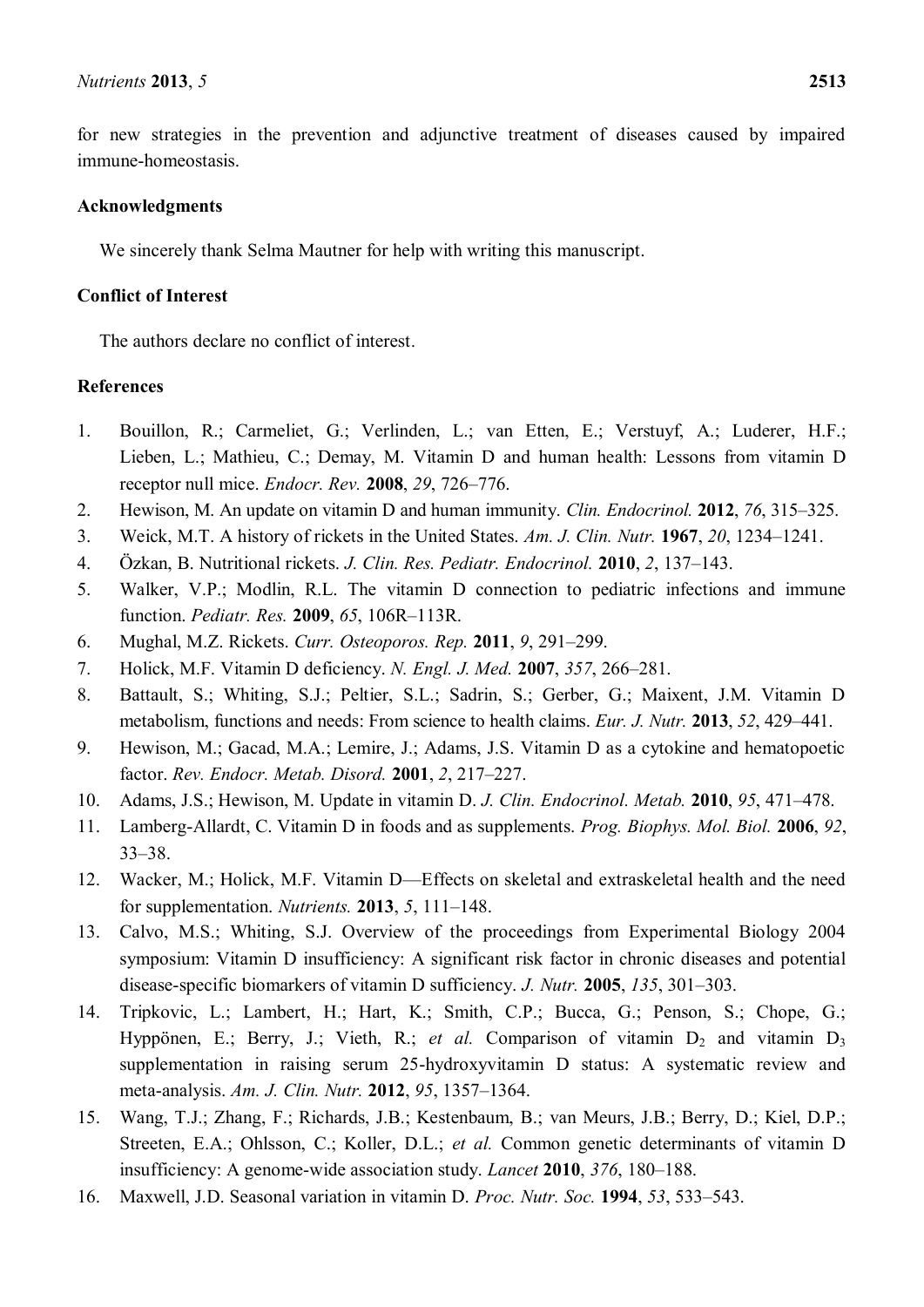- 17. Van der Mei, I.A.; Ponsonby, A.L.; Engelsen, O.; Pasco, J.A.; McGrath, J.J.; Eyles, D.W.; Blizzard, L.; Dwyer, T.; Lucas, R.; Jones, G. The high prevalence of vitamin D insufficiency across Australian populations is only partly explained by season and latitude. *Environ. Health Perspect.* **2007**, *115*, 1132–1139.
- 18. Andersen, R.; Brot, C.; Jakobsen, J.; Mejborn, H.; Mølgaard, C.; Skovgaard, L.T.; Trolle, E.; Tetens, I.; Ovesen, L. Seasonal changes in vitamin D status among Danish adolescent girls and elderly women: The influence of sun exposure and vitamin D intake. *Eur. J. Clin. Nutr.* **2013**, *67*, 270–274.
- 19. Pittaway, J.K.; Ahuja, K.D.K.; Beckett, J.M.; Bird, M.-L.; Robertson, I.K.; Ball, M.J. Make vitamin D while the sun shines, take supplements when it doesn't: A longitudinal, observational study of older adults in Tasmania, Australia. *PLoS One* **2013**, *8*, e59063.
- 20. Danai, P.A.; Sinha, S.; Moss, M.; Haber, M.J.; Martin, G.S. Seasonal variation in the epidemiology of sepsis. *Crit. Care Med.* **2007**, *35*, 410–415.
- 21. White, A.N.J.; Ng, V.; Spain, C.V.; Johnson, C.C.; Kinlin, L.M.; Fisman, D.N. Let the sun shine in: Effects of ultraviolet radiation on invasive pneumococcal disease risk in Philadelphia, Pennsylvania. *BMC Infect. Dis.* **2009**, *9*, 196.
- 22. Heaney, R.P. Vitamin D-baseline status and effective dose. *N. Engl. J. Med.* **2012**, *367*, 77–78.
- 23. Baeke, F.; Takiishi, T.; Korf, H.; Gysemans, C.; Mathieu, C. Vitamin D: Modulator of the immune system. *Curr. Opin. Pharmacol.* **2010**, *10*, 482–496.
- 24. Heaney, R.P. Assessing vitamin D status. *Curr. Opin. Clin. Nutr. Metab. Care* **2011**, *14*, 440–444.
- 25. Ross, A.C.; Manson, J.E.; Abrams, S.A.; Aloia, J.F.; Brannon, P.M.; Clinton, S.K.; Durazo-Arvizu, R.A.; Gallagher, J.C.; Gallo, R.L.; Jones, G.; *et al.* The 2011 report on dietary reference intakes for calcium and vitamin D from the Institute of Medicine: What clinicians need to know. *JCEM* **2011**, *96*, 53–58.
- 26. Institute of Medicine. *Dietary Reference Intakes for Calcium and Vitamin D*; Institute of Medicine: Washington, DC, USA, 2010.
- 27. Holick, M.F.; Binkley, N.C.; Bischoff-Ferrari, H.A.; Gordon, C.M.; Hanley, D.A.; Heaney, R.P.; Murad, H.M.; Weaver, C.M. Evaluation, treatment, and prevention of vitamin D deficiency: An Endocrine Society clinical practice guideline. *JCEM* **2011**, *96*, 1911–1930.
- 28. EFSA Panel on Dietetic Products Nutrition and Allergies Scientific Opinion on the Tolerable Upper Intake Level of vitamin D1. *EFSA J.* **2012**, *10*, 1–45.
- 29. Vieth, R. Vitamin D toxicity, policy, and science. *J. Bone Miner. Res.* **2007**, *22*, 64–68.
- 30. Zittermann, A.; Prokop, S.; Gummert, J.F.; Borgermann, J. Safety issues of vitamin D supplementation. *Anticancer Agents Med. Chem.* **2013**, *13*, 4–10.
- 31. Vieth, R. The mechanisms of vitamin D toxicity. *Bone Miner.* **1990**, *11*, 267–272.
- 32. Vieth, R. Critique of the considerations for establishing the tolerable upper intake level for vitamin D: Critical need for revision upwards. *J. Nutr*. **2006**, *136*, 1117–1122.
- 33. Jones, G. Pharmacokinetics of vitamin D toxicity. *Am. J. Clin. Nutr.* **2008**, *88*, 582–586.
- 34. Lowe, H.; Cusano, N.E.; Binkley, N.; Blaner, W.S.; Bilezikian, J.P. Vitamin D toxicity due to a commonly available "over the counter" remedy from the Dominican Republic. *JCEM* 2011, 96, 291–295.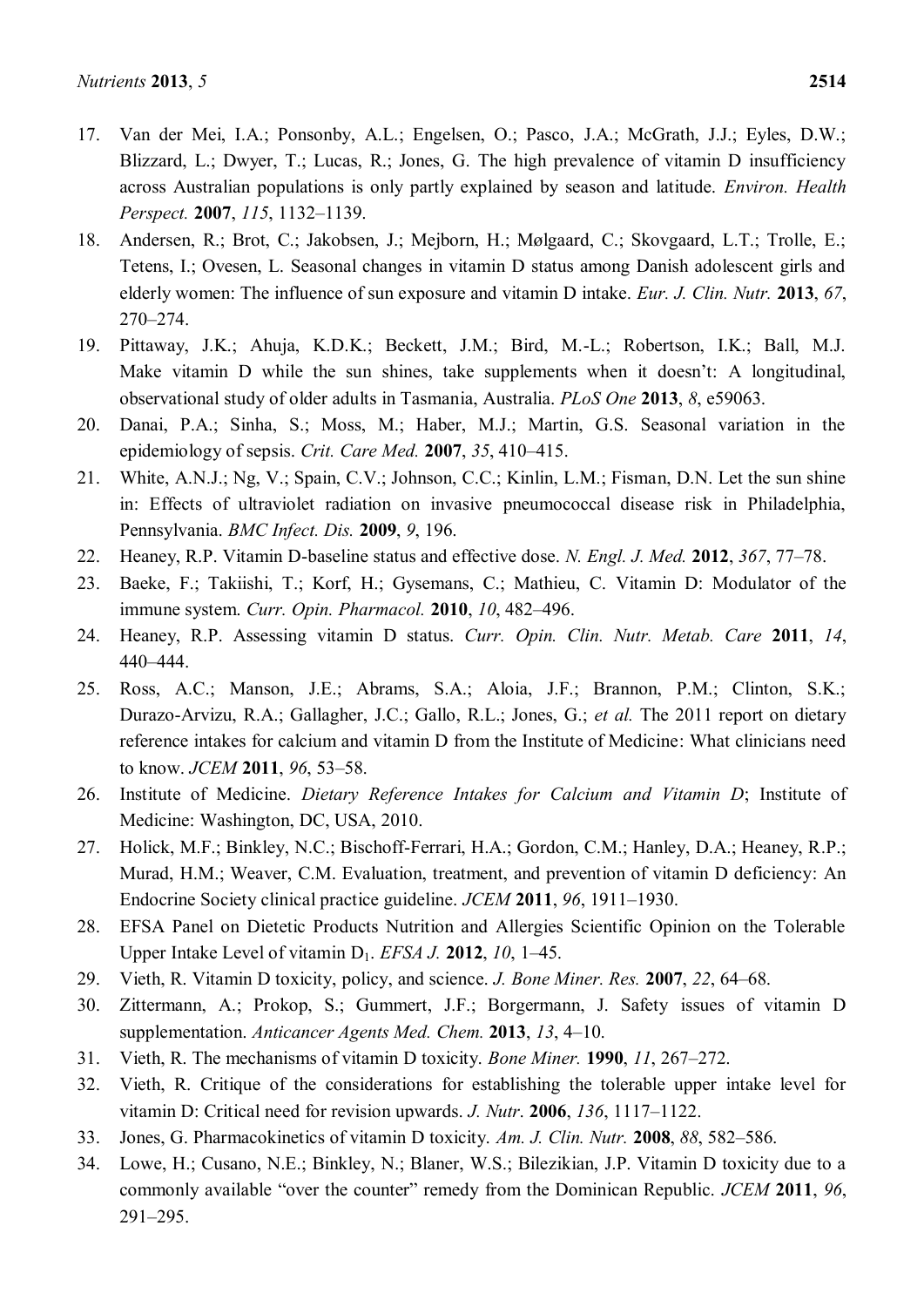- 35. KDIGO clinical practice guideline for the diagnosis, evaluation, prevention, and treatment of Chronic Kidney Disease-Mineral and Bone Disorder (CKD-MBD). *Kidney Int.* **2009**, S1–S130, doi:10.1038/ki.2009.188.
- 36. Shoback, D. Clinical practice. Hypoparathyroidism. *N. Engl. J. Med.* **2008**, *359*, 391–403.
- 37. Bilezikian, J.P.; Khan, A.; Potts, J.T.; Brandi, M.L.; Clarke, B.L.; Shoback, D.; Jüppner, H.; D'Amour, P.; Fox, J.; Rejnmark, L.; *et al.* Hypoparathyroidism in the adult: Epidemiology, diagnosis, pathophysiology, target-organ involvement, treatment, and challenges for future research. *J. Bone Miner. Res.* **2011**, *26*, 2317–2337.
- 38. Mantovani, G. Clinical review: Pseudohypoparathyroidism: Diagnosis and treatment. *JCEM* **2011**, *96*, 3020–3030.
- 39. Grad, R. Cod and the consumptive: A brief history of cod-liver oil in the treatment of pulmonary tuberculosis. *Pharm. Hist.* **2004**, *46*, 106–120.
- 40. Wang, T.; Nestel, F.P.; Bourdeau, V.; Nagai, Y.; Wang, Q.; Liao, J.; Lin, R.; Hanrahan, J.H.; White, J.H. Cutting edge:  $1,25$ -Dihydroxyvitamin  $D_3$  is a direct inducer of antimicrobial peptide gene expression. *J. Immunol.* **2004**, *173*, 2909–2912.
- 41. Gombart, A.F.; Borregaard, N.; Koeffler, H.P. Human cathelicidin antimicrobial peptide (CAMP) gene is a direct target of the vitamin D receptor and is strongly up-regulated in myeloid cells by 1,25-dihydroxyvitamin D3. *FASEB J.* **2005**, *19*, 1067–1077.
- 42. White, J.H. Vitamin D metabolism and signaling in the immune system. *Rev. Endocr. Metab. Disord.* **2012**, *13*, 21–29.
- 43. Liu, P.T.; Stenger, S.; Li, H.; Wenzel, L.; Tan, B.H.; Krutzik, S.R.; Ochoa, M.T.; Schauber, J.; Wu, K.; Meinken, C.; *et al.* Toll-like receptor triggering of a vitamin D-mediated human antimicrobial response. *Science* **2006**, *311*, 1770–1773.
- 44. Edfeldt, K.; Liu, P.T.; Chun, R.; Fabri, M.; Schenk, M.; Wheelwright, M.; Keegan, C.; Krutzik, S.R.; Adams, J.S.; Hewison, M.; *et al.* T-cell cytokines differentially control human monocyte antimicrobial responses by regulating vitamin D metabolism. *Proc. Natl. Acad. Sci. USA* **2010**, *107*, 22593–22598.
- 45. Ramanathan, B.; Davis, E.G.; Ross, C.R.; Blecha, F. Cathelicidins: Microbicidal activity, mechanisms of action, and roles in innate immunity. *Microbes Infect.* **2002**, *4*, 361–372.
- 46. Sørensen, O.; Cowland, J.B.; Askaa, J.; Borregaard, N. An ELISA for hCAP-18, the cathelicidin present in human neutrophils and plasma. *J. Immunol. Methods* **1997**, *206*, 53–59.
- 47. Jeng, L.; Yamshchikov, A.V; Judd, S.E.; Blumberg, H.M.; Martin, G.S.; Ziegler, T.R.; Tangpricha, V. Alterations in vitamin D status and anti-microbial peptide levels in patients in the intensive care unit with sepsis. *J. Transl. Med.* **2009**, *7*, 28.
- 48. Gombart, A.F.; Bhan, I.; Borregaard, N.; Tamez, H.; Camargo, C.A.; Koeffler, H.P.; Thadhani, R. Low plasma level of cathelicidin antimicrobial peptide (hCAP18) predicts increased infectious disease mortality in patients undergoing hemodialysis. *Clin. Infect. Dis.* **2009**, *48*, 418–424.
- 49. Laaksi, I.; Ruohola, J.-P.; Tuohimaa, P.; Auvinen, A.; Haataja, R.; Pihlajamäki, H.; Ylikomi, T. An association of serum vitamin D concentrations <40 nmol/L with acute respiratory tract infection in young Finnish men. *Am. J. Clin. Nutr.* **2007**, *86*, 714–717.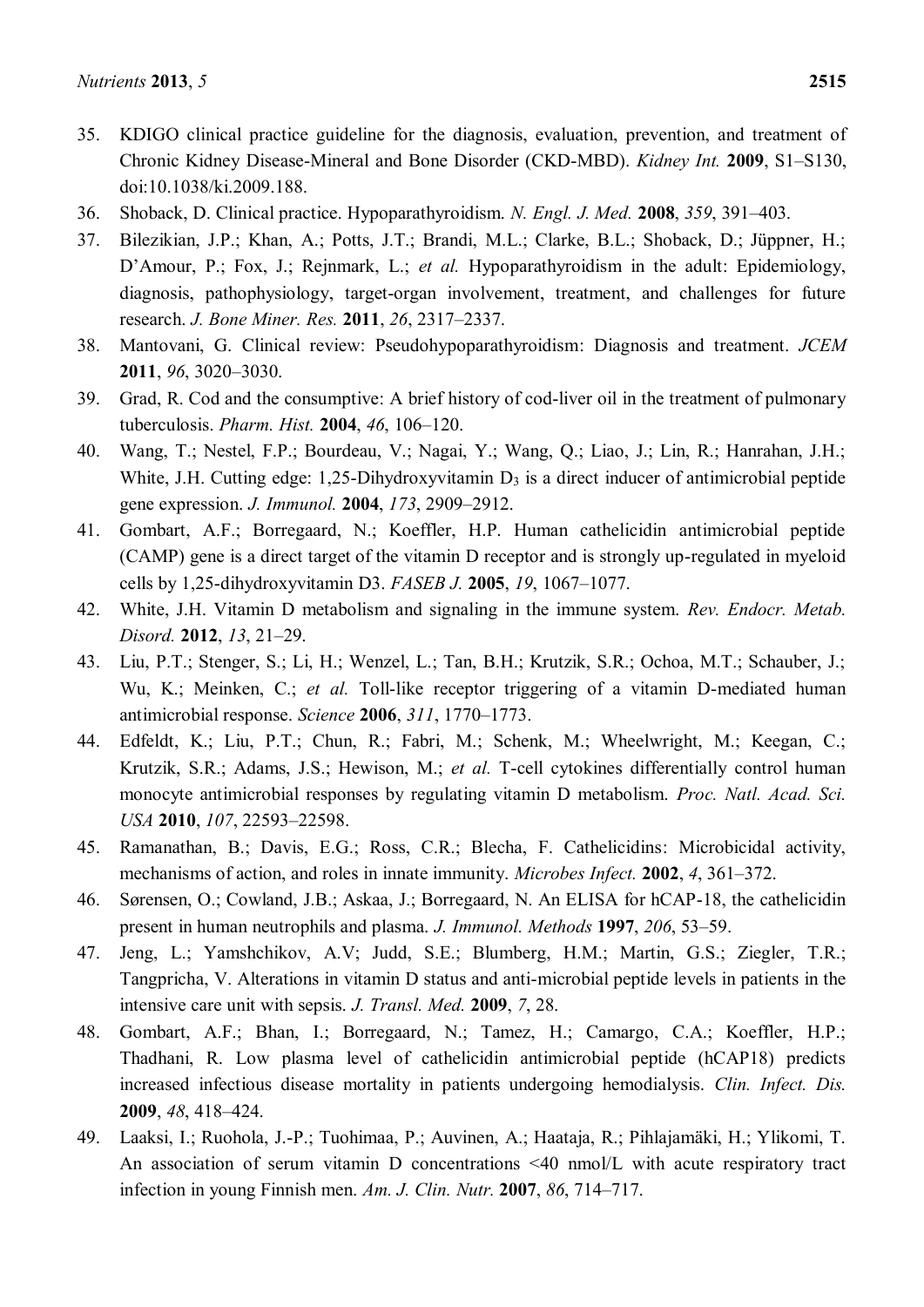- 50. Ginde, A.A.; Mansbach, J.M.; Camargo, C.A. Association between serum 25-hydroxyvitamin D level and upper respiratory tract infection in the Third National Health and Nutrition Examination Survey. *Arch. Intern. Med.* **2009**, *169*, 384–390.
- 51. Cannell, J.J.; Vieth, R.; Willett, W.; Zasloff, M.; Hathcock, J.N.; White, J.H.; Tanumihardjo, S.A.; Larson-Meyer, D.E.; Bischoff-Ferrari, H.A.; Lamberg-Allardt, C.J.; *et al.* Cod liver oil, vitamin A toxicity, frequent respiratory infections, and the vitamin D deficiency epidemic. *Ann. Otol. Rhinol. Laryngol.* **2008**, *117*, 864–870.
- 52. Cannell, J.J.; Vieth, R.; Umhau, J.C.; Holick, M.F.; Grant, W.B.; Madronich, S.; Garland, C.F.; Giovannucci, E. Epidemic influenza and vitamin D. *Epidemiol. Infect.* **2006**, *134*, 1129–1140.
- 53. Black, P.N.; Scragg, R. Relationship between serum 25-hydroxyvitamin d and pulmonary function in the third national health and nutrition examination survey. *Chest* **2005**, *128*, 3792–3798.
- 54. Janssens, W.; Bouillon, R.; Claes, B.; Carremans, C.; Lehouck, A.; Buysschaert, I.; Coolen, J.; Mathieu, C.; Decramer, M.; Lambrechts, D. Vitamin D deficiency is highly prevalent in COPD and correlates with variants in the vitamin D-binding gene. *Thorax* **2010**, *65*, 215–220.
- 55. Litonjua, A.A.; Weiss, S.T. Is vitamin D deficiency to blame for the asthma epidemic? *J. Allergy Clin. Immunol.* **2007**, *120*, 1031–1035.
- 56. Dimeloe, S.; Nanzer, A.; Ryanna, K.; Hawrylowicz, C. Regulatory T cells, inflammation and the allergic response: The role of glucocorticoids and vitamin D. *J. Steroid Biochem. Mol. Biol.*  **2010**, *120*, 86–95.
- 57. Murdoch, D.R.; Slow, S.; Chambers, S.T.; Jennings, L.C.; Stewart, A.W.; Priest, P.C.; Florkowski, C.M.; Livesey, J.H.; Camargo, C.A.; Scragg, R. Effect of vitamin D<sub>3</sub> supplementation on upper respiratory tract infections in healthy adults: The VIDARIS randomized controlled trial. *JAMA* **2012**, *308*, 1333–1339.
- 58. Camargo, C.A.; Ganmaa, D.; Frazier, A.L.; Kirchberg, F.F.; Stuart, J.J.; Kleinman, K.; Sumberzul, N.; Rich-Edwards, J.W. Randomized trial of vitamin D supplementation and risk of acute respiratory infection in Mongolia. *Pediatrics* **2012**, *130*, e561–e567.
- 59. Bergman, P.; Norlin, A.-C.; Hansen, S.; Rekha, R.S.; Agerberth, B.; Björkhem-Bergman, L.; Ekström, L.; Lindh, J.D.; Andersson, J. Vitamin D<sub>3</sub> supplementation in patients with frequent respiratory tract infections: A randomised and double-blind intervention study. *BMJ Open* **2012**, *2*, doi:10.1136/bmjopen-2012-001663.
- 60. Rigby, W.F.; Waugh, M.G. Decreased accessory cell function and costimulatory activity by 1,25-dihydroxyvitamin D3-treated monocytes. *Arthritis Rheum.* **1992**, *35*, 110–119.
- 61. Steinman, R.M.; Banchereau, J. Taking dendritic cells into medicine. *Nature* **2007**, *449*, 419–426.
- 62. Banchereau, J.; Steinman, R.M. Dendritic cells and the control of immunity. *Nature* **1998**, *392*, 245–252.
- 63. Mora, J.R.; Iwata, M.; von Andrian, U.H. Vitamin effects on the immune system: Vitamins A and D take centre stage. *Nat. Rev. Immunol.* **2008**, *8*, 685–698.
- 64. Penna, G.; Amuchastegui, S.; Giarratana, N.; Daniel, K.C.; Vulcano, M.; Sozzani, S.; Adorini, L. 1,25-Dihydroxyvitamin D<sup>3</sup> selectively modulates tolerogenic properties in myeloid but not plasmacytoid dendritic cells. *J. Immunol.* **2007**, *178*, 145–153.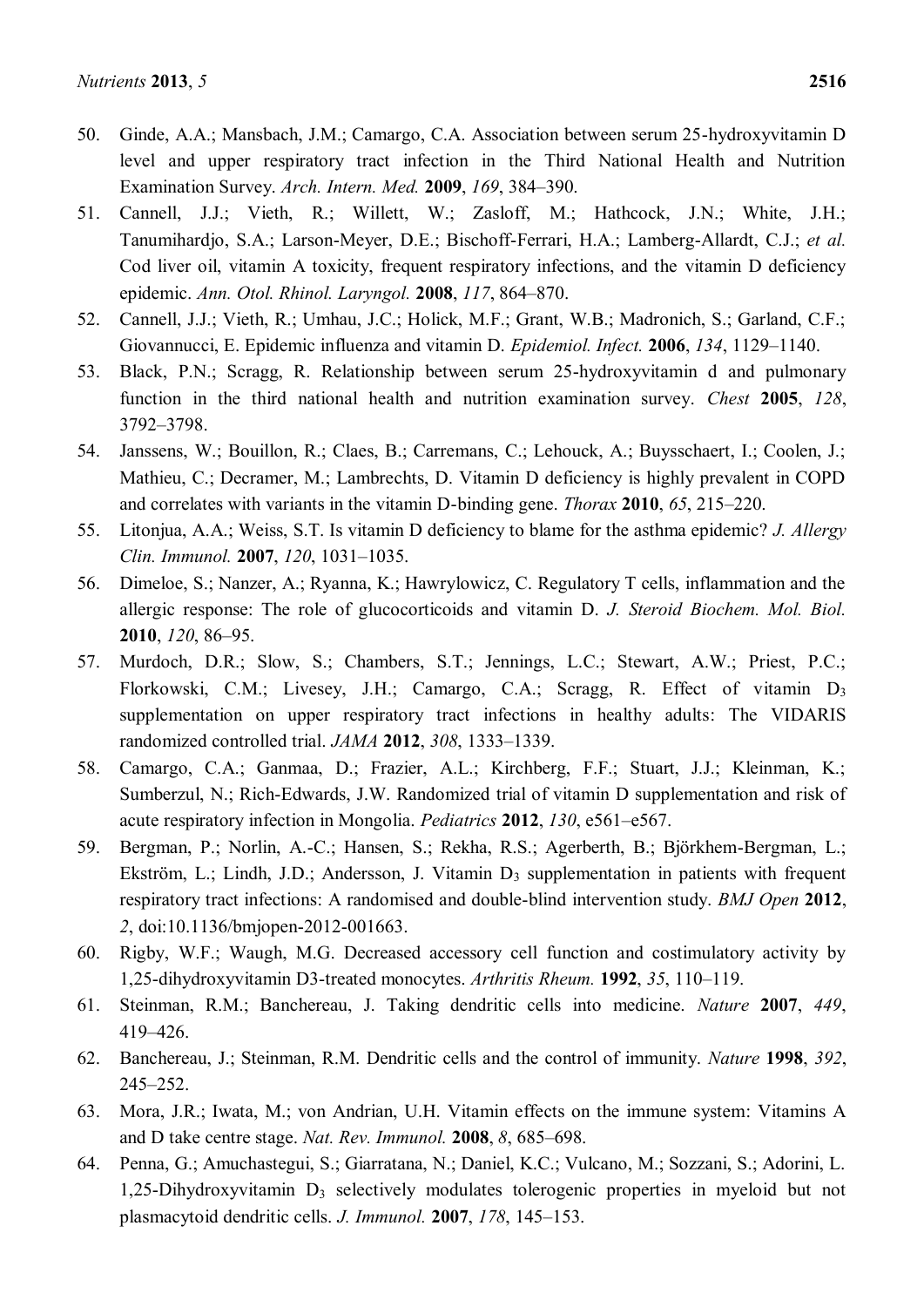- 65. Veldman, C.M.; Cantorna, M.T.; DeLuca, H.F. Expression of 1,25-dihydroxyvitamin D<sub>3</sub> receptor in the immune system. *Arch. Biochem. Biophys.* **2000**, *374*, 334–338.
- 66. Ferreira, G.B.; van Etten, E.; Verstuyf, A.; Waer, M.; Overbergh, L.; Gysemans, C.; Mathieu, C. 1,25-Dihydroxyvitamin D<sup>3</sup> alters murine dendritic cell behaviour *in vitro* and *in vivo*. *Diabetes Metab. Res. Rev.* **2011**, *27*, 933–941.
- 67. Müller, K.; Diamant, M.; Bendtzen, K. Inhibition of production and function of interleukin-6 by 1,25-dihydroxyvitamin D3. *Immunol. Lett.* **1991**, *28*, 115–120.
- 68. Adorini, L.; Penna, G.; Giarratana, N.; Uskokovic, M. Tolerogenic dendritic cells induced by vitamin D receptor ligands enhance regulatory T cells inhibiting allograft rejection and autoimmune diseases. *J. Cell. Biochem.* **2003**, *88*, 227–233.
- 69. Griffin, M.D.; Lutz, W.; Phan, V.A.; Bachman, L.A.; McKean, D.J.; Kumar, R. Dendritic cell modulation by  $1\alpha$ ,25 dihydroxyvitamin  $D_3$  and its analogs: A vitamin D receptor-dependent pathway that promotes a persistent state of immaturity *in vitro* and *in vivo*. *Proc. Natl. Acad. Sci. USA* **2001**, *98*, 6800–6805.
- 70. Panda, D.K.; Miao, D.; Tremblay, M.L.; Sirois, J.; Farookhi, R.; Hendy, G.N.; Goltzman, D. Targeted ablation of the 25-hydroxyvitamin D 1a-hydroxylase enzyme: Evidence for skeletal, reproductive , and immune dysfunction. *Proc. Natl. Acad. Sci. USA* **2001**, *98*, 7498–7503.
- 71. Enioutina, E.Y.; Bareyan, D.; Raymond, A. TLR-induced local metabolism of vitamin D3 plays an important role in the diversification of adaptive immune responses. *J. Immunol.* **2009**, *182*, 4296–4305.
- 72. Coussens, A.K.; Wilkinson, R.J.; Hanifa, Y.; Nikolayevskyy, V.; Elkington, P.T.; Islam, K.; Timms, P.M.; Venton, T.R.; Bothamley, G.H.; Packe, G.E.; *et al.* Vitamin D accelerates resolution of inflammatory responses during tuberculosis treatment. *Proc. Natl. Acad. Sci. USA* **2012**, *109*, 15449–15454.
- 73. Provvedini, D.M.; Tsoukas, C.D.; Deftos, L.J.; Manolagas, S.C. 1,25-Dihydroxyvitamin D<sup>3</sup> receptors in human leukocytes. *Science* **1983**, *221*, 1181–1183.
- 74. Lemire, J.M.; Adams, J.S.; Sakai, R.; Jordan, S.C. 1a, 25-dihydroxyvitamin D<sub>3</sub> suppresses proliferation and immunoglobulin production by normal human peripheral blood mononuclear cells. *J. Clin. Investig.* **1984**, *74*, 657–661.
- 75. Chen, S.; Sims, G.P.; Chen, X.X.; Gu, Y.Y.; Chen, S.; Lipsky, P.E. Modulatory effects of 1,25-dihydroxyvitamin D<sup>3</sup> on human B cell differentiation. *J. Immunol.* **2007**, *179*, 1634–1647.
- 76. Mahon, B.D.; Wittke, A.; Weaver, V.; Cantorna, M.T. The targets of vitamin D depend on the differentiation and activation status of CD4 positive T cells. *J. Cell. Biochem.* **2003**, *89*, 922–932.
- 77. Lemire, J.M.; Adams, J.S.; Kermani-Arab, V.; Bakke, A.C.; Sakai, R.; Jordan, S.C. 1,25-Dihydroxyvitamin D<sup>3</sup> suppresses human T helper/inducer lymphocyte activity *in vitro*. *J. Immunol.* **1985**, *134*, 3032–3035.
- 78. Cantorna, M.T. Mechanisms underlying the effect of vitamin D on the immune system. *Proc. Nutr. Soc.* **2011**, *69*, 286–289.
- 79. Baeke, F.; Korf, H.; Overbergh, L.; Verstuyf, A.; Thorrez, L.; van Lommel, L.; Waer, M.; Schuit, F.; Gysemans, C.; Mathieu, C. The vitamin D analog, TX527, promotes a human CD4+CD25highCD127low regulatory T cell profile and induces a migratory signature specific for homing to sites of inflammation. *J. Immunol.* **2011**, *186*, 132–142.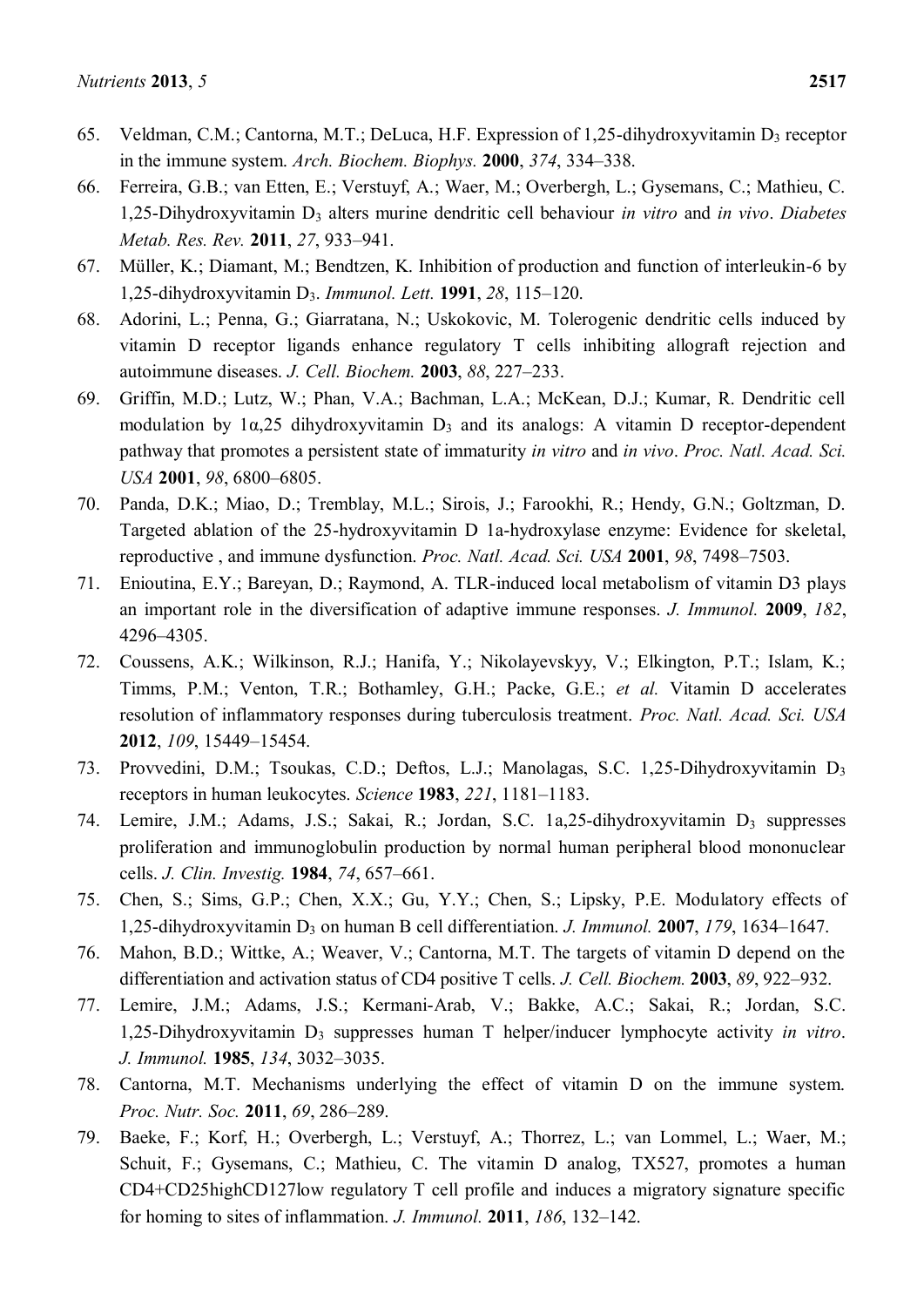- 80. Lemire, J.M.; Archer, D.C.; Beck, L.; Spiegelberg, H.L. Immunosuppressive actions of 1,25-dihydroxyvitamin D3: Preferential inhibition of Th1 functions. *J. Nutr.* **1995**, *125*, 1704S–1708S.
- 81. Van Belle, T.L.; Gysemans, C.; Mathieu, C. Vitamin D in autoimmune, infectious and allergic diseases: A vital player? *Best Pract. Res. Clin. Endocrinol. Metab.* **2011**, *25*, 617–632.
- 82. Palmer, M.T.; Lee, Y.K.; Maynard, C.L.; Oliver, J.R.; Bikle, D.D.; Jetten, A.M.; Weaver, C.T. Lineage-specific effects of 1,25-dihydroxyvitamin  $D_3$  on the development of effector CD4 T cells. *J. Biol. Chem.* **2011**, *286*, 997–1004.
- 83. Giulietti, A.; Gysemans, C.; Stoffels, K.; van Etten, E.; Decallonne, B.; Overbergh, L.; Bouillon, R.; Mathieu, C. Vitamin D deficiency in early life accelerates Type 1 diabetes in non-obese diabetic mice. *Diabetologia* **2004**, *47*, 451–462.
- 84. Boonstra, A.; Barrat, F.J.; Crain, C.; Heath, V.L.; Savelkoul, H.F.J.; Garra, A.O.  $1\alpha$ ,25-dihydroxyvitamin D<sub>3</sub> has a direct effect on naive CD4+T cells to enhance the development of Th2 cells. *J. Immunol.* **2001**, *167*, 4974–4980.
- 85. Penna, G.; Amuchastegui, S.; Cossetti, C.; Aquilano, F.; Mariani, R.; Sanvito, F.; Doglioni, C.; Adorini, L. Diabetic mice by the vitamin D receptor agonist elocalcitol 1. *J. Immunol.* **2006**, *177*, 8504–8511.
- 86. Joshi, S.; Pantalena, L.; Liu, X.K.; Sarah, L.; Liu, H.; Rohowsky-kochan, C.; Yoshimura, A.; Steinman, L.; Gaffen, S.L.; Ichiyama, K.; *et al.* 1,25-Dihydroxyvitamin  $D_3$  ameliorates Th17 autoimmunity via transcriptional modulation of interleukin-17A. *Mol. Cell. Biol.* **2011**, *31*, 3653–3669.
- 87. Jeffery, L.E.; Burke, F.; Mura, M.; Zheng, Y.; Qureshi, O.S.; Hewison, M.; Walker, L.S.K.; Lammas, D.A.; Raza, K.; Sansom, D.M. 1,25-Dihydroxyvitamin  $D_3$  and IL-2 combine to inhibit T cell production of inflammatory cytokines and promote development of regulatory T cells expressing CTLA-4 and FoxP3. *J. Immunol.* **2009**, *183*, 5458–5467.
- 88. Rudensky, A.Y. Regulatory T cells and foxP3. *Immunol. Rev.* **2011**, *241*, 260–268.
- 89. Barrat, F.J.; Cua, D.J.; Boonstra, A.; Richards, D.F.; Crain, C.; Savelkoul, H.F.; de Waal-malefyt, R.; Coffman, R.L.; Hawrylowicz, C.M.; Garra, A.O. *In vitro* generation of interleukin 10-producing regulatory CD4+ T cells is induced by immunosuppressive drugs and inhibited by T helper type 1 (Th1 )- and Th2-inducing cytokines. *J. Exp. Med.* **2002**, *195*, 603–616.
- 90. Ardalan, M.R.; Maljaei, H.; Shoja, M.M.; Piri, A.R.; Khosroshahi, H.T.; Noshad, H.; Argani, H. Calcitriol started in the donor, expands the population of CD4+ CD25+ T cells in renal transplant recipients. *Transplant. Proc.* **2007**, *39*, 951–953.
- 91. Prietl, B.; Pilz, S.; Wolf, M.; Tomaschitz, A.; Obermayer-Pietsch, B.; Graninger, W.; Pieber, T.R. Vitamin D supplementation and regulatory T cells in apparently healthy subjects: Vitamin D treatment for autoimmune diseases? *Isr. Med. Assoc. J.* **2010**, *12*, 136–139.
- 92. Bock, G.; Prietl, B.; Mader, J.K.; [Höller,](http://www.ncbi.nlm.nih.gov/pubmed?term=H%C3%B6ller%20E%5BAuthor%5D&cauthor=true&cauthor_uid=22069289) E.; Wolf, M.; Pilz, S.; [Graninger,](http://www.ncbi.nlm.nih.gov/pubmed?term=Graninger%20WB%5BAuthor%5D&cauthor=true&cauthor_uid=22069289) W.B.; Obermayer[-Pietsch,](http://www.ncbi.nlm.nih.gov/pubmed?term=Obermayer-Pietsch%20BM%5BAuthor%5D&cauthor=true&cauthor_uid=22069289) B.M. The effect of vitamin D supplementation on peripheral regulatory T cells and β cell function in healthy humans: A randomized controlled trial. *Diabetes Metab. Res. Rev.* **2011**, *25*, 942–945.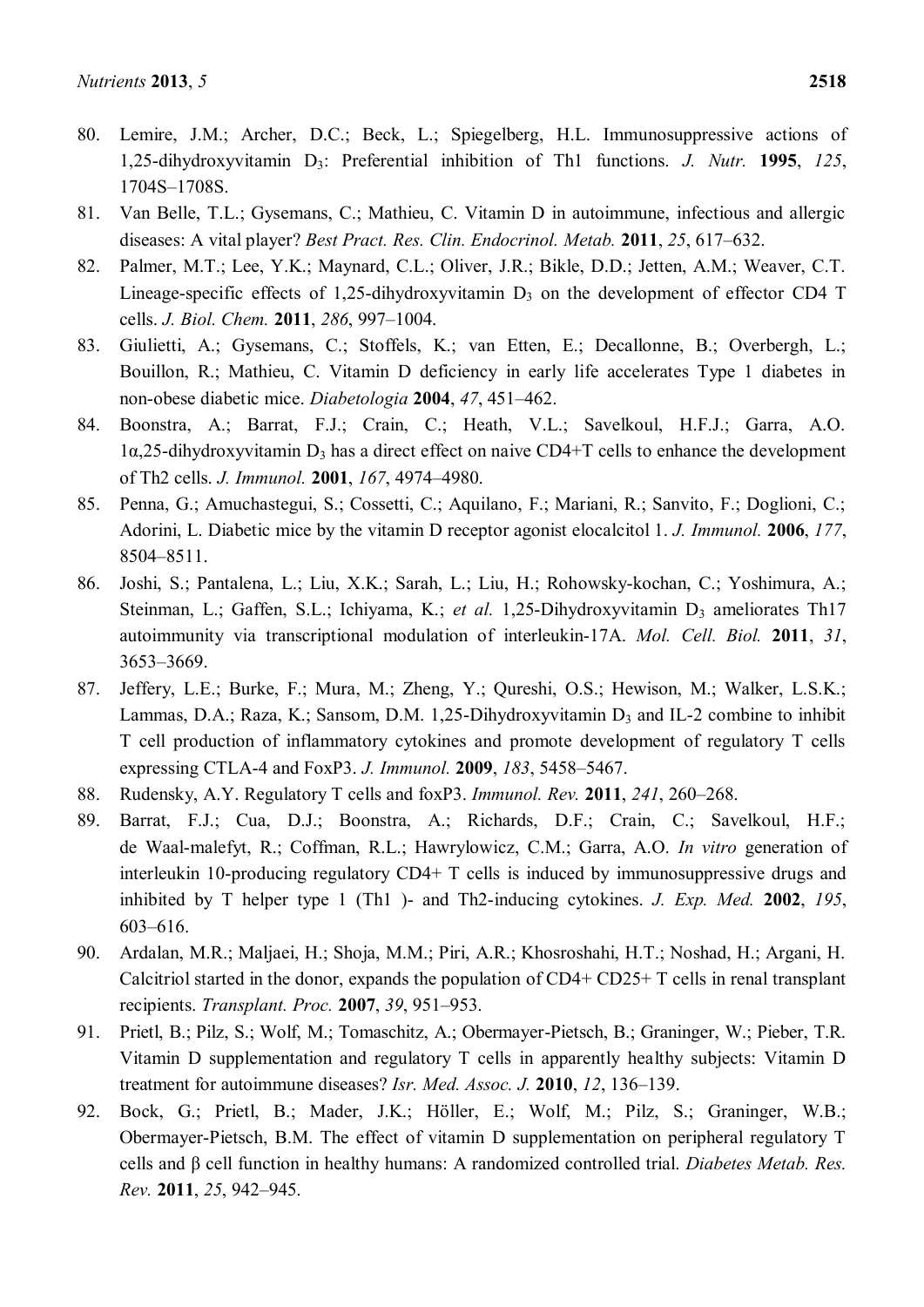- 93. Gabbay, M.A.L.; Sato, M.N.; Finazzo, C.; Duarte, A.J.S.; Dib, S.A. Effect of cholecalciferol as adjunctive therapy with insulin on protective immunologic profile and decline of residual β-cell function in new-onset type 1 diabetes mellitus. *Arch. Pediatr. Adolesc. Med.* **2012**, *166*, 601–607.
- 94. Zittermann, A.; Tenderich, G.; Koerfer, R. Vitamin D and the adaptive immune system with special emphasis to allergic reactions and allograft rejection. *Inflamm. Allergy Drug Targets* **2009**, *8*, 161–168.
- 95. Becker, K.G. The common genetic hypothesis of autoimmune/inflammatory disease. *Curr. Opin. Allergy. Clin. Immunol.* **2001**, *1*, 399–405.
- 96. Moroni, L.; Bianchi, I.; Lleo, A. Geoepidemiology, gender and autoimmune disease. *Autoimmun. Rev.* **2012**, *11*, A386–A392.
- 97. Zittermann, A. Vitamin D in preventive medicine: Are we ignoring the evidence? *Br. J. Nutr.*  **2003**, *89*, 552–572.
- 98. Cantorna, M.T.; Zhu, Y.; Froicu, M.; Wittke, A. Vitamin D status, 1,25-dihydroxyvitamin D3, and the immune system. *Am. J. Clin. Nutr.* **2004**, *80*, 1717–1720.
- 99. Bock, G.; Pieber, T.R.; Prietl, B. Vitamin D: Role in autoimmunity. *CAB Rev.* **2012**, *7*, 1–7.
- 100. Antico, A.; Tampoia, M.; Tozzoli, R.; Bizzaro, N. Can supplementation with vitamin D reduce the risk or modify the course of autoimmune diseases? A systematic review of the literature. *Autoimmun. Rev.* **2012**, *12*, 127–136.
- 101. Hyppönen, E.; Läärä, E.; Reunanen, A.; Järvelin, M.R.; Virtanen, S.M. Intake of vitamin D and risk of type 1 diabetes: A birth-cohort study. *Lancet* **2001**, *358*, 1500–1503.
- 102. Hyppönen, E. Vitamin D and increasing incidence of type 1 diabetes-evidence for an association? *Diabetes Obes. Metab.* **2010**, *12*, 737–743.
- 103. Littorin, B.; Blom, P.; Schölin, A.; Arnqvist, H.J. Lower levels of plasma 25-hydroxyvitamin D among young adults at diagnosis of autoimmune type 1 diabetes compared with control subjects: Results from the nationwide Diabetes Incidence Study in Sweden (DISS). *Diabetologia* **2006**, *49*, 2847–2852.
- 104. Takiishi, T.; Gysemans, C.; Bouillon, R.; Mathieu, C. Vitamin D and diabetes. *Endocrinol. Metab. Clin. North. Am.* **2010**, *39*, 419–446.
- 105. Zipitis, C.S.; Akobeng, A.K. Vitamin D supplementation in early childhood and risk of type 1 diabetes: A systematic review and meta-analysis. *Arch. Dis. Child.* **2008**, *93*, 512–517.
- 106. Vitamin D supplement in early childhood and risk for Type I (insulin-dependent) diabetes mellitus. The EURODIAB Substudy 2 Study Group. *Diabetologia* **1999**, *42*, 51–54.
- 107. Gregori, S.; Giarratana, N.; Smiroldo, S.; Uskokovic, M.; Adorini, L. A  $1\alpha$ , 25-dihydroxyvitamin  $D_3$  analog enhances regulatory T-cells and arrests autoimmune diabetes in NOD mice. *Diabetes* **2002**, *51*, 1367–1374.
- 108. Mathieu, C.; Waer, M.; Laureys, J.; Rutgeerts, O.; Bouillon, R. Prevention of autoimmune diabetes in NOD mice by 1,25 dihydroxyvitamin D3. *Diabetologia* **1994**, *37*, 552–558.
- 109. Driver, J.P.; Foreman, O.; Mathieu, C.; van Etten, E.; Serreze, D.V. Comparative therapeutic effects of orally administered 1,25-dihydroxyvitamin  $D_3$  and 1 $\alpha$ -hydroxyvitamin  $D_3$  on type-1 diabetes in non-obese diabetic mice fed a normal-calcaemic diet. *Clin. Exp. Immunol.* **2008**, *151*, 76–85.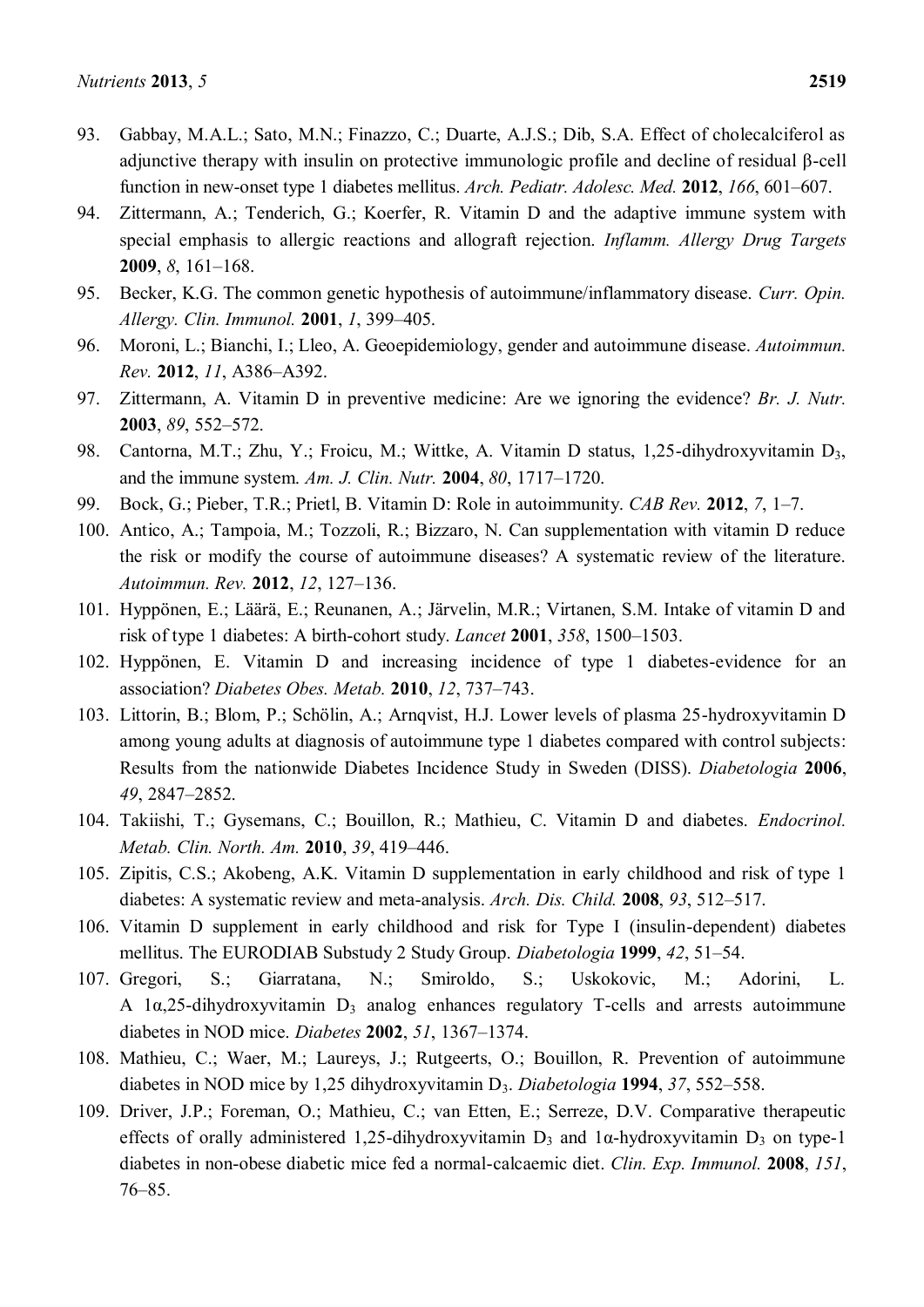- 110. Walter, M.; Kaupper, T.; Adler, K.; Foersch, J.; Bonifacio, E.; Ziegler, A.G. No effect of the  $1\alpha$ ,25-dihydroxyvitamin D<sub>3</sub> on beta-cell residual function and insulin requirement in adults with new-onset type 1 diabetes. *Diabetes Care* **2010**, *33*, 1443–1448.
- 111. Bizzarri, C.; Pitocco, D.; Napoli, N.; di Stasio, E.; Maggi, D.; Manfrini, S.; Suraci, C.; Cavallo, M.G.; Cappa, M.; Ghirlanda, G.; *et al.* No protective effect of calcitriol on beta-cell function in recent-onset type 1 diabetes: The IMDIAB XIII trial. *Diabetes Care* **2010**, *33*, 1962–1963.
- 112. Bailey, R.; Cooper, J.D.; Zeitels, L.; Smyth, D.J.; Yang, J.H.M.; Walker, N.M.; Hyppönen, E.; Dunger, D.B.; Ramos-Lopez, E.; Badenhoop, K.; *et al.* Association of the vitamin D metabolism gene CYP27B1 with type 1 diabetes. *Diabetes* **2007**, *56*, 2616–2621.
- 113. Li, X.; Liao, L.; Yan, X.; Huang, G.; Lin, J.; Lei, M.; Wang, X.; Zhou, Z. Protective effects of 1-alpha-hydroxyvitamin  $D_3$  on residual beta-cell function in patients with adult-onset latent autoimmune diabetes (LADA). *Diabetes Metab. Res. Rev.* **2009**, *25*, 411–416.
- 114. Pitocco, D.; Crinò, A.; di Stasio, E.; Manfrini, S.; Guglielmi, C.; Spera, S.; Anguissola, G.B.; Visalli, N.; Suraci, C.; Matteoli, M.C.; *et al.* The effects of calcitriol and nicotinamide on residual pancreatic beta-cell function in patients with recent-onset Type 1 diabetes (IMDIAB XI). *Diabet. Med.* **2006**, *23*, 920–923.
- 115. Munger, K.L.; Levin, L.I.; Hollis, B.W.; Howard, N.S.; Ascherio, A. Serum 25-hydroxyvitamin D levels and risk of multiple sclerosis. *JAMA* **2006**, *296*, 2832–2838.
- 116. Kragt, J.; van Amerongen, B.; Killestein, J.; Dijkstra, C.; Uitdehaag, B.; Polman, C.; Lips, P. Higher levels of 25-hydroxyvitamin D are associated with a lower incidence of multiple sclerosis only in women. *Mult. Scler.* **2009**, *15*, 9–15.
- 117. Munger, K.L.; Zhang, S.M.; O'Reilly, E.; Hernán, M.A.; Olek, M.J.; Willett, W.C.; Ascherio, A. Vitamin D intake and incidence of multiple sclerosis. *Neurology* **2004**, *62*, 60–65.
- 118. Soilu-Hänninen, M.; Aivo, J.; Lindström, B.-M.; Elovaara, I.; Sumelahti, M.-L.; Färkkilä, M.; Tienari, P.; Atula, S.; Sarasoja, T.; Herrala, L.; *et al.* A randomised, double blind, placebo controlled trial with vitamin  $D_3$  as an add on treatment to interferon β-1b in patients with multiple sclerosis. *J. Neurol. Neurosurg. Psychiatr.* **2012**, *83*, 565–571.
- 119. Stein, M.S.; Liu, Y.; Gray, O.M.; Baker, J.E.; Kolbe, S.C.; Ditchfield, M.R.; Egan, G.F.; Mitchell, P.J.; Harrison, L.C.; Butzkueven, H.; *et al.* A randomized trial of high-dose vitamin D<sub>2</sub> in relapsing-remitting multiple sclerosis. *Neurology* **2011**, *77*, 1611–1618.
- 120. Kampman, M.T.; Steffensen, L.H.; Mellgren, S.I.; Jørgensen, L. Effect of vitamin D<sup>3</sup> supplementation on relapses, disease progression, and measures of function in persons with multiple sclerosis: Exploratory outcomes from a double-blind randomised controlled trial. *Mult. Scler.* **2012**, *18*, 1144–1151.
- 121. Chang, J.-H.; Cha, H.-R.; Lee, D.-S.; Seo, K.Y.; Kweon, M.-N. 1,25-Dihydroxyvitamin D<sup>3</sup> inhibits the differentiation and migration of  $T(H)17$  cells to protect against experimental autoimmune encephalomyelitis. *PLoS One* **2010**, *5*, e12925.
- 122. Smolders, J.; Thewissen, M.; Peelen, E.; Menheere, P.; Cohen, J.W.; Tervaert, J.W.C.; Damoiseaux, J.; Hupperts, R. Vitamin D status is positively correlated with regulatory T cell function in patients with multiple sclerosis. *PLoS One* **2009**, *4*, e6635.